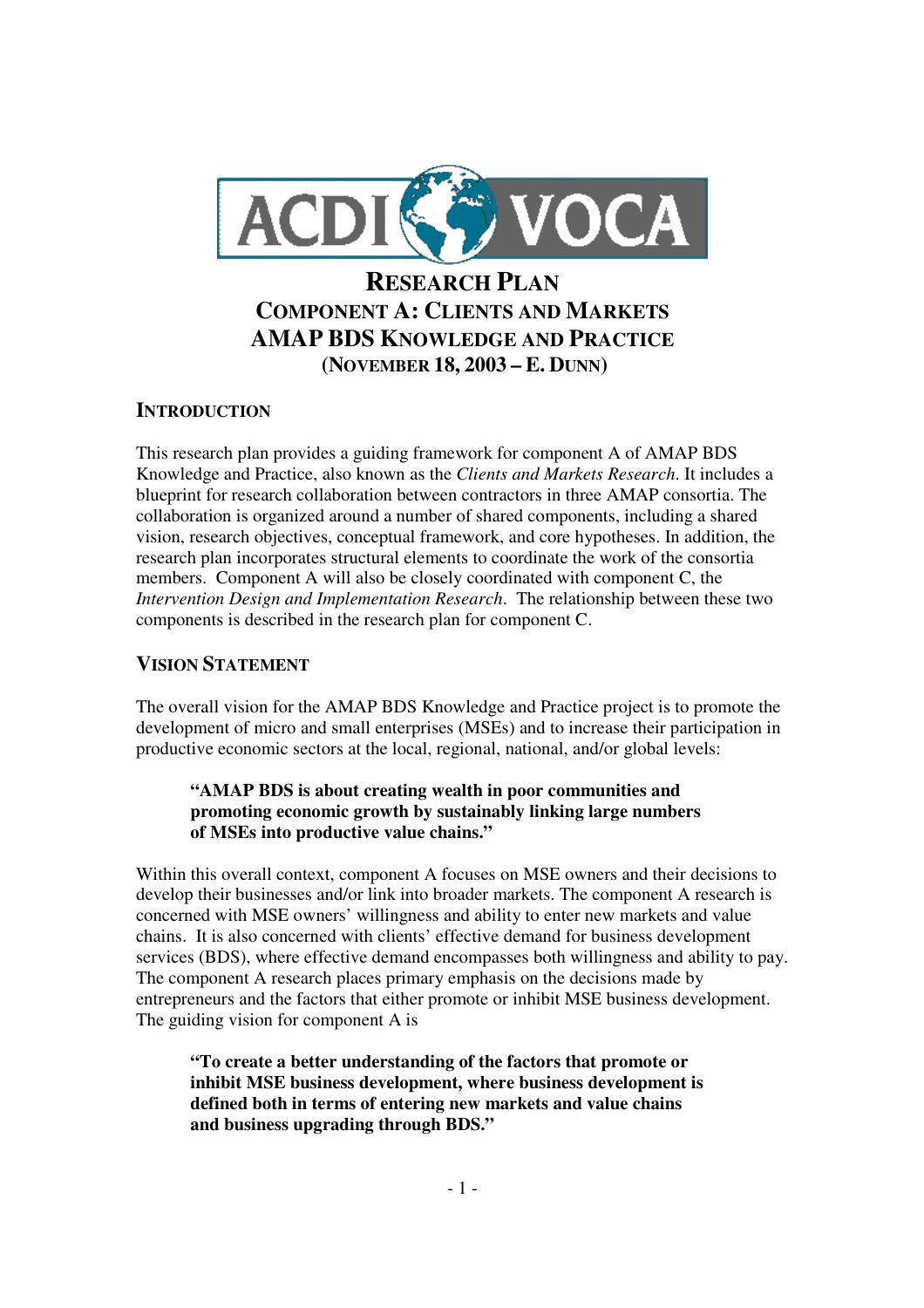# **PURPOSE**

The purpose of this research is to address the real and pressing problems of economic development faced by governments, USAID missions, and other donors. This will be accomplished through a focused set of research activities that lead to the identification of promising strategies for promoting broad-based economic growth. Moreover, the research will be conducted within the specific contexts within which USAID operates, including post-conflict settings, HIV/AIDS-affected populations, and natural resource management programs.

The research will address several key implementation issues faced by USAID missions. The table below lists four of these implementation issues. Beside each issue is the solution offered by AMAP BDS Knowledge and Practice. The last column in each row indicates how the research outputs under component A will address the implementation issues and help USAID missions formulate strategies for reaching the solutions.

| <b>Implementation Issue</b>   | <b>AMAP Solution</b>           | <b>Research Output</b>       |
|-------------------------------|--------------------------------|------------------------------|
| 1. How can I promote          | Broad-based economic           | Strategies for promoting     |
| economic growth, while at     | growth can be achieved by      | MSE integration into new     |
| the same time addressing      | harnessing the growth          | markets and value chains by  |
| the need to reduce poverty?   | potential of large numbers     | increasing MSE owners'       |
|                               | of MSEs and linking them       | entry incentives and         |
|                               | into productive value          | reducing their entry         |
|                               | chains.                        | barriers.                    |
| 2. How can MSEs be            | MSE skills and capacity can    | Strategies for upgrading     |
| integrated into productive    | be upgraded through BDS,       | MSE owners' skills and       |
| value chains, when they       | financial services, and        | capacity by increasing their |
| lack sufficient skills and    | improvements in the            | effective demand for BDS.    |
| capacity to compete in these  | enabling environment.          |                              |
| new markets?                  |                                |                              |
| 3. How can programs to        | MSEs can be integrated into    | Stategies for promoting      |
| integrate MSEs into value     | value chains more cost         | producer organizations and   |
| chains be cost effective,     | effectively by promoting       | inter-firm cooperation by    |
| when such a large number      | inter-firm cooperation,        | reducing risks and           |
| of tiny businesses are        | producer groups, clusters,     | transaction costs and        |
| involved?                     | associations, strategic        | encouraging the formation    |
|                               | alliances, etc.                | of effective social capital. |
| 4. Can this approach to       | In order to integrate specific | Strategies and tools for     |
| broad-based economic          | groups of MSE owners into      | identifying specific types   |
| growth succeed in really      | more productive markets, it    | (or "segments") of MSE       |
| difficult situations, such as | is necessary to understand     | owners and identifying their |
| post-conflict areas,          | their unique assets,           | unique characteristics.      |
| HIV/AIDS-affected areas,      | limitations, and attitudes.    |                              |
| and remote regions?           |                                |                              |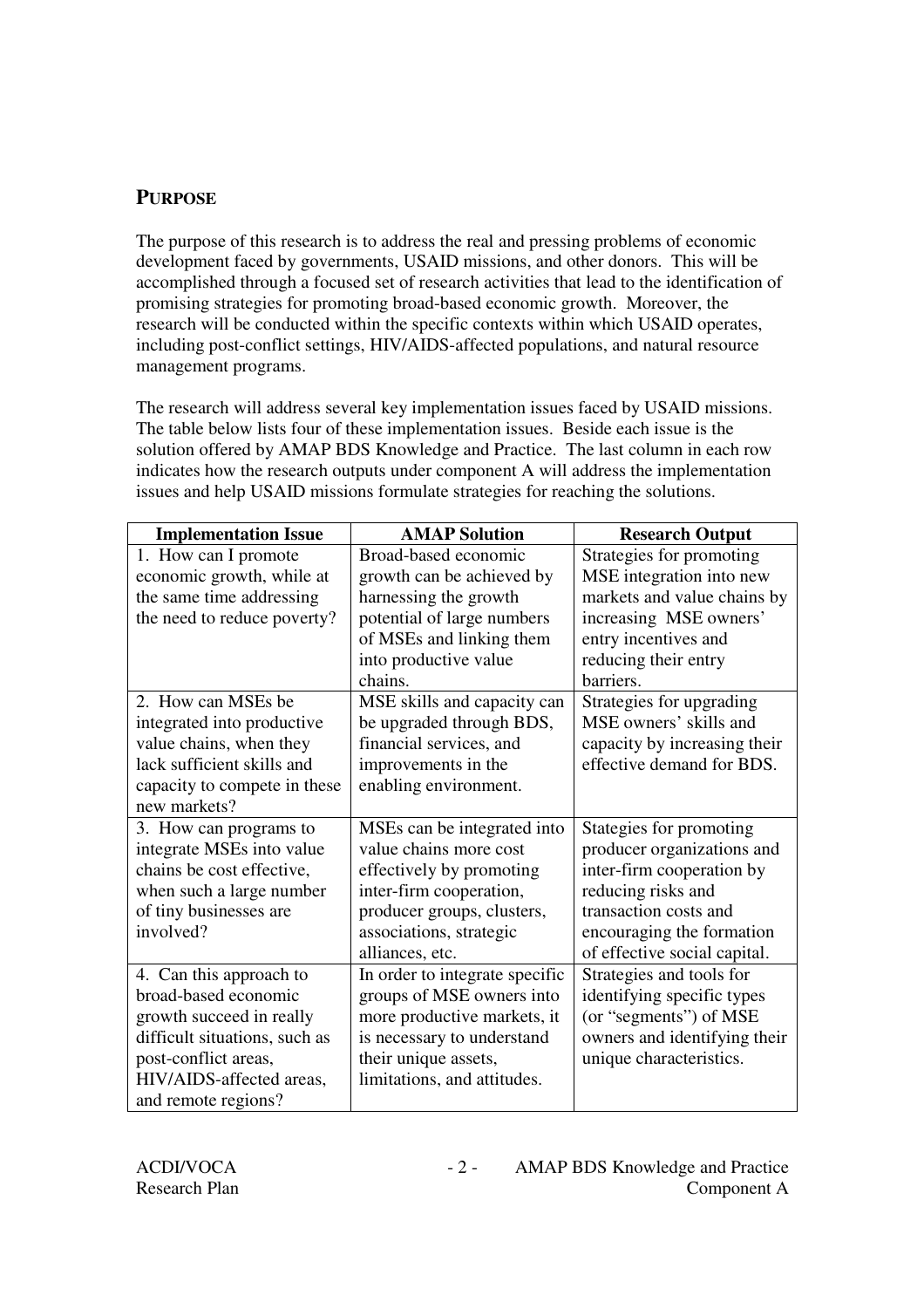# **RESEARCH OBJECTIVES**

The overall objective of the AMAP BDS Knowledge and Practice project is to generate new knowledge and to draw from existing knowledge in order to improve USAID practice. The activities conducted under the overall BDS Knowledge and Practice project will assist USAID in answering the following key question:

#### **What are the best ways for USAID to promote broad-based economic growth that includes MSEs?**

All of the components under the BDS Knowledge and Practice task order will contribute to answering the key question above.

The Clients and Markets Research under component A has four specific objectives:

- 1. **To develop a conceptual framework** for understanding and analyzing the business development decisions of MSE owners;
- 2. **To identify the most important factors that promote or inhibit MSE owners' willingness and ability to enter new markets and value chains**;
- 3. **To identify the most important factors that promote or inhibit MSE owners' effective demand for BDS**; and
- 4. **To provide USAID missions with information and tools** that will help them design and implement projects that promote economic growth through MSE business development.

These objectives complement the objectives of component C, which will focus primarily on systems-level strategies for enhancing MSE participation in competitive markets. Component C will consider the supply-side constraints to business development and the distribution of rents in value chains by addressing a set of related questions such as the following:

- What are the opportunities for MSEs within competitive value chains?
- Is integration into certain types of value chains (e.g., domestic vs. export, specific commodities) more advantageous to MSEs?
- How do the risks to MSEs differ for different types of value chains?
- How can we identify value chains in which MSEs will benefit over the long term?

Taken together, the results from components A and C will provide information and guidance to USAID missions for developing and implementing projects that remove the constraints to MSE business development and market integration, thus promoting the broader objectives of economic growth and poverty reduction.

| ACDI/VOCA            |
|----------------------|
| <b>Research Plan</b> |

- 3 - AMAP BDS Knowledge and Practice Component A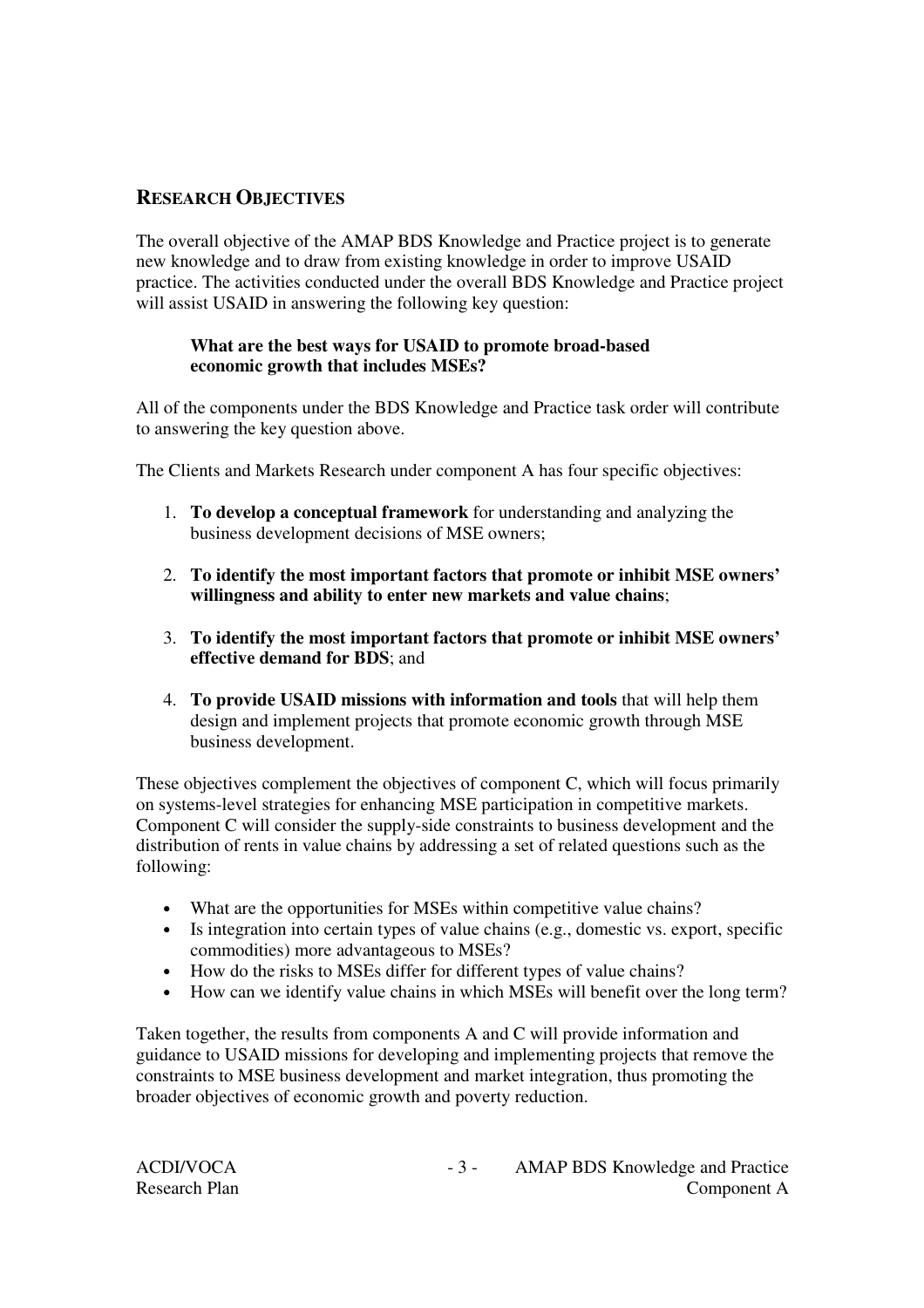## **CONCEPTUAL FRAMEWORK**

The Clients and Markets Research will focus on the factors that influence MSE owners' business development decisions, with an emphasis on 1) their decisions to enter new markets and participate (or not participate) in transactions within a value chain and 2) their **effective demand** 1 for BDS. The research will consider both positive factors that promote business development and negative factors that inhibit or constrain business development. The primary **unit of analysis** for the research will be the entrepreneur who owns and operates an MSE. The research will examine the influence on MSE owners' decisions from three types of factors: risk, transaction costs, and capital.

**Risk** is defined as an actual loss or the chance of a loss. MSE owners may respond to a spectrum of risks, including **financial risks** related to profits and income. Profits are affected by financial risk if the MSE's costs and/or revenues are uncertain. When profits are uncertain, the entrepreneur may evaluate an alternative by calculating its **expected returns**. <sup>2</sup> However, even when the expected returns of an alternative are relatively high, an entrepreneur may decide against it because it creates profit volatility, which could lead to fluctuations in household income. 3

MSE owners may also consider other types of risks when making business development decisions:

- **business risks** related to the possible loss of autonomy and control over production processes through interlinked (bundled) transactions and expanded contract obligations;
- **social risks** from leaving established networks in which there is sufficient social capital to provide social cohesion and trust among entrepreneurs; and
- **regulatory risks** related to loss of privacy and possible detection by civil authorities of unregistered activities.

**Transaction costs** may also play an important role in MSE owners' business development decisions. Transaction costs are "the costs associated with gaining knowledge about the economic environment and with reaching and maintaining

<sup>&</sup>lt;sup>1</sup> Effective demand refers to both 1) the willingness or desire of MSE owners to acquire BDS, and 2) their ability to pay the required acquisition costs, which include both direct (out-of-pocket) costs and the opportunity costs of their time.

<sup>&</sup>lt;sup>2</sup> Expected returns are calculated by considering all possible outcomes and the probability that each will occur; it is the sum of net returns from all possible outcomes multiplied by the probability that each will occur. For example, a trader might be considering traveling to a wholesale market to purchase goods for resale, but she is uncertain about the input prices she will find at the new market. Suppose she thinks there is a 60 percent probability that the inputs will cost \$100 and a 40 percent probability that the inputs will cost \$140. In this case, the expected input costs at the new market are  $(.6)100 + (.4)140 = $116$ . To calculate her expected return from traveling to the new market, she would subtract the expected input cost of \$116 and her added travel and transportation costs from her expected sales revenues.

<sup>3</sup> The MSE owner might reject an uncertain alternative because his/her willingness to accept risk, or **risk tolerance**, is too low. Risk tolerance levels may be associated with certain characteristics, such as gender and income level.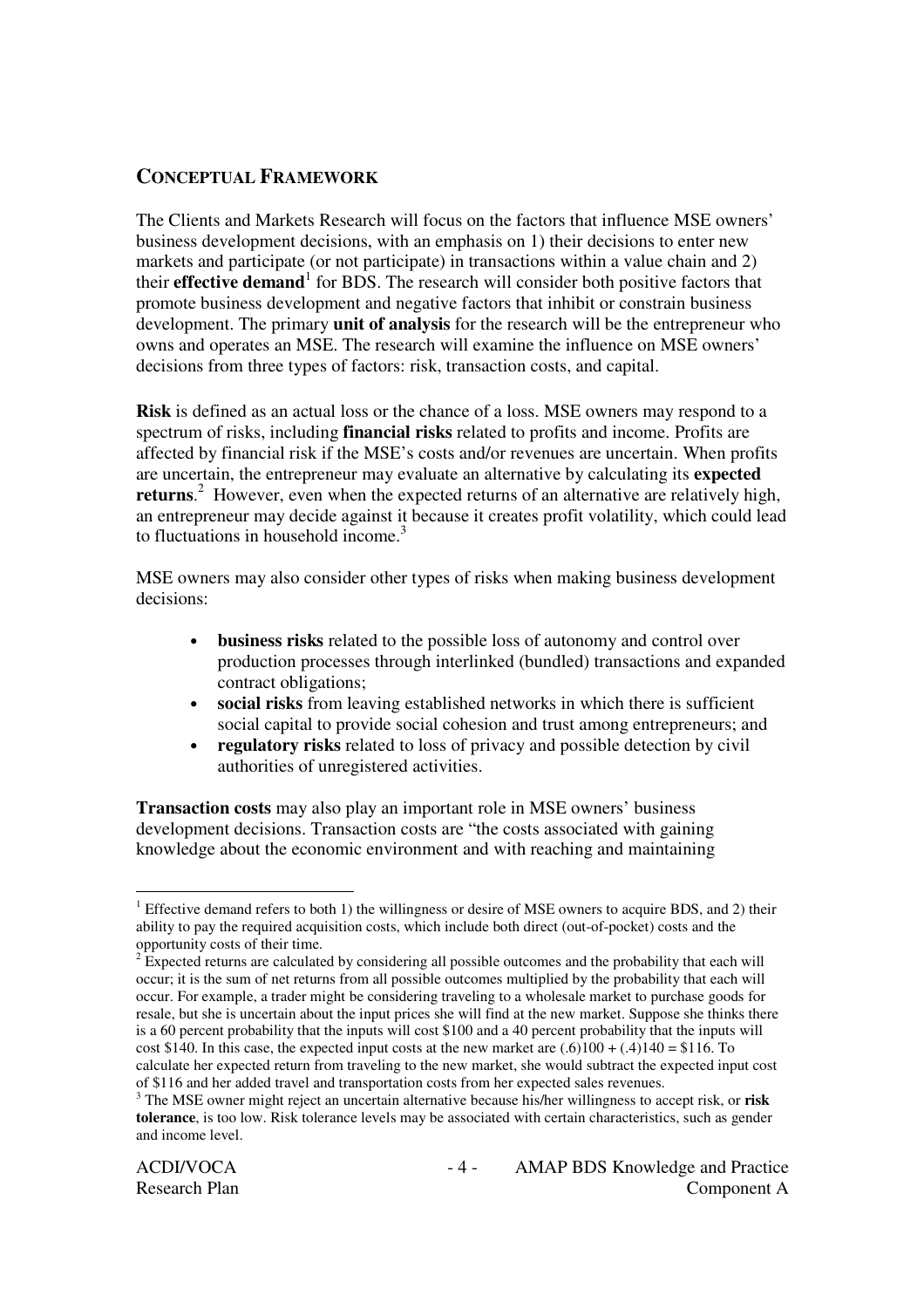agreements between economic actors" (Dunn 1991, 51). Also defined as all of the nonprice costs of engaging in a transaction, transaction costs can be organized into three categories: information costs, contracting costs, and the costs of contract enforcement. A recent review of theoretical and empirical research concluded that the poor enabling environments typically found in developing countries impose a disproportionally high level of transaction costs on MSEs, as compared to larger firms (Ernst 2003).

Certainly, MSE owners' decisions are affected by the availability of accurate **information** about BDS and market integration opportunities. The high transaction costs associated with acquiring relevant and useful information about business alternatives may help to explain why some MSE owners do not pursue alternatives that, on the surface, appear profitable. This is because an MSE owner considers both the price and non-price (transaction) costs in determining the profitability of an alternative.

Transaction cost theory can also explain why MSEs that are similar in many ways do not select the same business alternatives. While the price-related costs of acquiring BDS may be the same for all MSE owners, the levels of transaction costs may vary across individual business owners. Similarly, the transaction costs associated with integrating into a value chain may differ for MSEs that have different transaction costs, leading them to make different choices about market integration. In summary, by recognizing that similar MSEs can face different levels of transaction costs, we can explain the divergent market decisions of MSE owners.

In addition to highlighting the importance of information costs, the transaction cost literature provides another valuable conceptual insight for the BDS Knowledge and Practice task order. At the systems level and the level of **lead firms**, a transaction cost approach can be used to understand why some transactions are vertically integrated within a single firm, while others are organized as market transactions between separate, but coordinated firms in a value chain. According to this literature, a transaction will be organized within a single firm if the transaction costs of engaging in a market (nonintegrated) relationship exceed the management costs of relying on a transaction that is internal to the firm (Coase 1937; Demsetz 1967; North 1977; Cheung 1983; Williamson 1985).

**Capital** is the third major factor assumed to affect MSE owners' business development decisions. The alternatives available to the MSE owner may be determined both by the levels of capital that the firm has already accumulated, as well as the costs of acquiring additional capital. There are four categories of capital:

- **fixed capital**—physical installations, furnishings, equipment, tools, machinery, etc.;
- **working capital**—cash, inventory, and goods in process;
- **human capital**—training, skills, health, entrepreneurial ability, and the capacity to innovate; and
- **social capital**—shared values and relationships; "the norms and networks that facilitate collective action" (Woolcock 2001, 13).

ACDI/VOCA - 5 - AMAP BDS Knowledge and Practice Research Plan Component A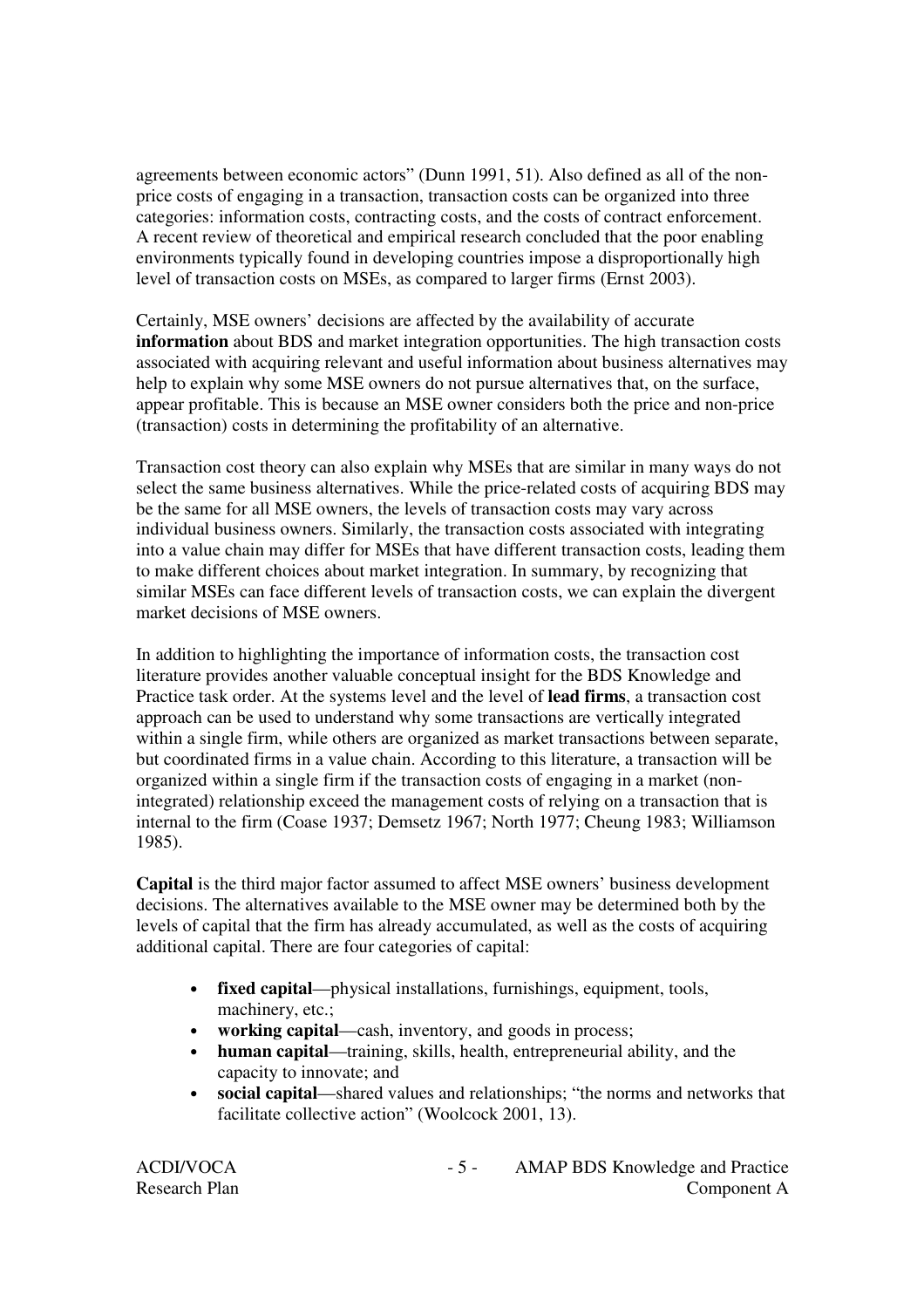In particular, social capital has a role to play in the formation of value chains. In explaining the difference between value chains and supply chains, Milstein highlights the importance of social capital:

"The conversion of supply chains into collaborative learning organisations is a process which sees the metamorphosis of competing elements in a value chain collaborating to their mutual benefit to the point when, through 1) trust [and] 2) information sharing, a competitive advantage is created against other chains competing in the same market." (Milstein 2003)

In other words, the level of social capital—in the form of social cohesion and trust affects the formation of clusters and subcontracting arrangements.

There are also different ways that risk, transaction costs, and capital can interact to affect the business development decisions of MSE owners. Some examples follow:

- risk and transaction costs—MSE owners may lack sufficient information to accurately assess the expected returns of their alternatives.
- risk and capital—MSE owners from households with low levels of capital (assets) may be particularly vulnerable to the harmful effects of risk (Sebstad and Cohen 2001).
- transaction costs and capital—MSE owners face higher transaction costs when they are contracting in an environment of low social capital.

Finally, the conceptual framework for analyzing clients in markets must be based on the assumption that MSE owners are **rational decision makers**, meaning that they consider their alternative opportunities, their resource constraints, and their own objectives and priorities when making decisions. There are some situations, however, when the decision process may not appear rational to the outside observer. For example, MSE owners may

- lack full and accurate **information** about their alternatives;
- make management decisions about an individual MSE within the context of the overall **household economic portfolio**, in which a larger set of household resources and alternatives are considered and intrahousehold bargaining may be occurring (Chen and Dunn 1996); and/or
- consider **multiple criteria** in their decision making, in an attempt to balance, for example, priorities for profits, income security, and capital accumulation.

#### **RESEARCH QUESTIONS AND HYPOTHESES**

The key question to be answered under component A is the following:

#### **"What are the most important factors that affect MSE owners' ability and willingness to upgrade their businesses; enter new**

| ACDI/VOCA            |
|----------------------|
| <b>Research Plan</b> |

- 6 - AMAP BDS Knowledge and Practice Component A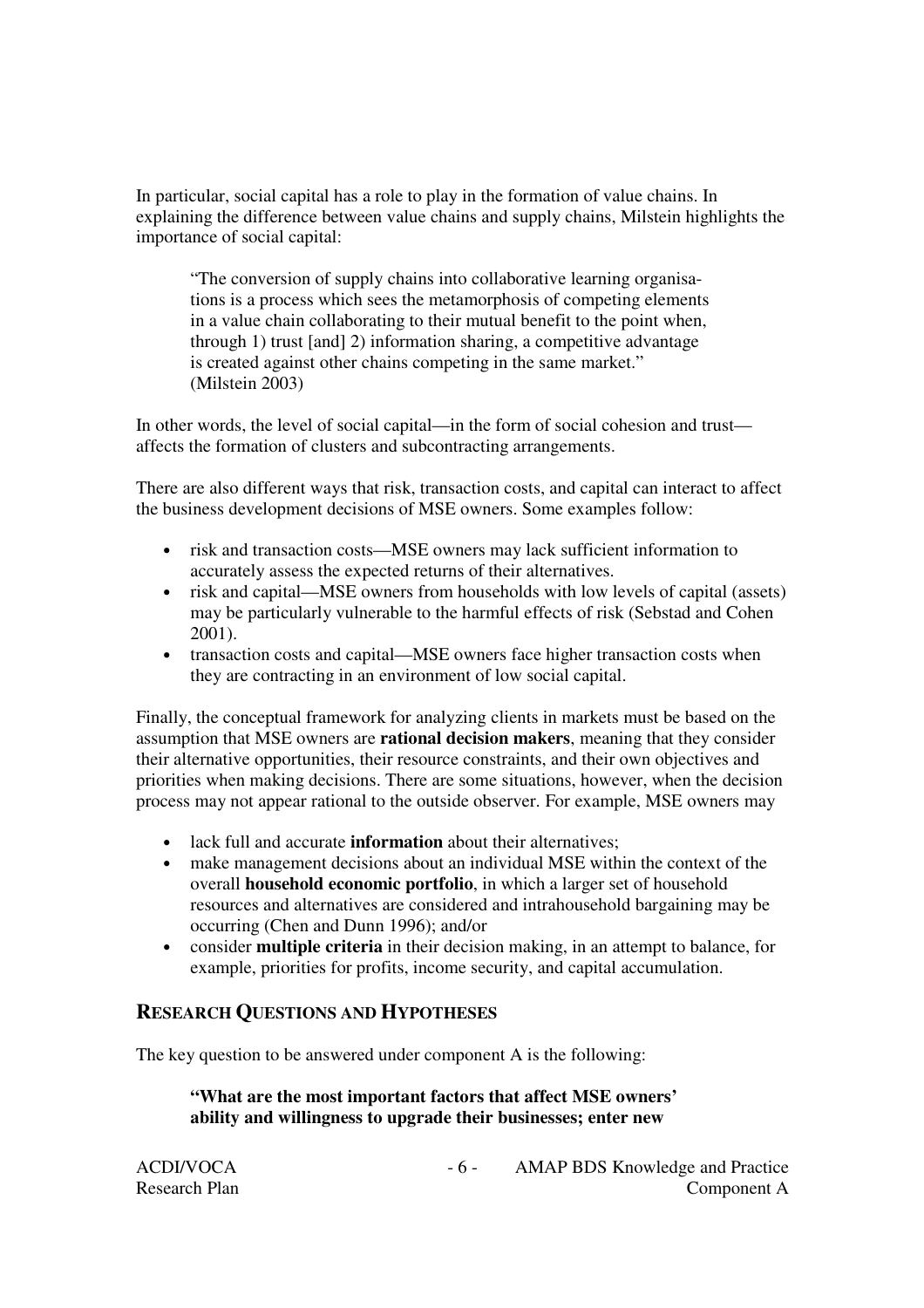#### **markets; and integrate into local, regional, national, or global value chains?"**

The conceptual framework introduced in the previous section provides a context for identifying specific hypotheses that, when tested, will provide useful information about MSE owners' business development decisions. As a starting point, the conceptual framework suggests working hypotheses related to risk, transaction costs, and capital. These **working hypotheses** are general assumptions about how MSE owners, as rational economic decision makers, will behave:

- 1. **Risk**: MSE owners will not pursue business development if their expected returns are too low.
- 2. **Transaction cost**: MSE owners will not pursue business development if their transaction costs are too high.
- 3. **Capital**: MSE owners will not pursue business development if their levels of **capital** are insufficient to support the transaction.

As expressed above, the emphasis is on the constraints that **inhibit** business development. However, the working hypotheses can also be expressed in terms of positive conditions that **promote** business development: 4

#### **MSE owners will pursue business development opportunities when their expected returns are high, their transaction costs are low, and they have sufficient levels of capital.**

These working hypotheses are consistent not only with the conceptual framework described above, but also with the accumulated experience of the team members. In discussing the question "if business development is beneficial, then why don't MSE owners pursue it?" team members generally agreed on a number of possible reasons, which apply in different ways to different MSE owners:

- it's too costly, in terms of both time and money;
- they lack information;
- they have competing household priorities;
- there's too much risk involved;
- it's too complex, given their level of knowledge;
- it's inappropriate to their current business stage;
- their culture isn't oriented towards profit and wealth accumulation;
- they have a "can't do" attitude.

<sup>&</sup>lt;sup>4</sup> Some of the underlying assumptions to this positive statement of the working hypotheses are that business development opportunities are available and that they are, in fact, beneficial to the MSE owner. These assumptions will be tested under component C, which will focus on the characteristics of markets and industries that provide beneficial opportunities for MSE entry.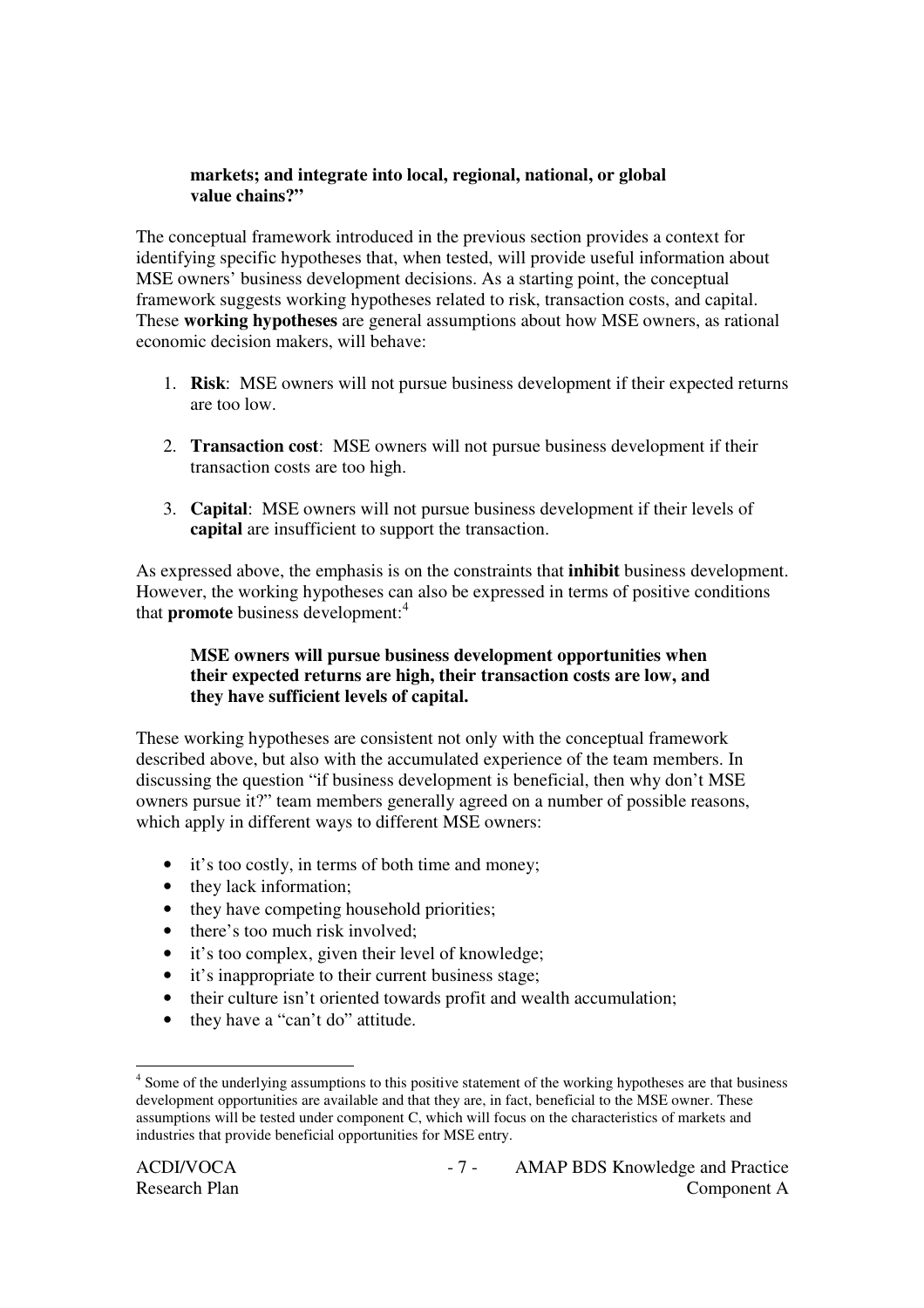This research will seek to deepen our knowledge by identifying and testing specific hypotheses about how risk, transaction costs, and capital influence MSE owners' business development decisions. The development and refinement of a set of core hypotheses is a key deliverable in the first year of the project. Early team discussion has already led to the identification of several potential research questions, many of which examine the interplay between risk, transaction costs, capital, BDS, and market integration:

- How do households and MSE owners manage business-related risk?
- How can social capital be used to promote inter-firm cooperation by reducing risks and transaction costs?
- What is the threshold of capital (social, financial, fixed, working) that MSE owners must have before they are willing to take a business risk?
- What types of BDS do MSE owners need to help reduce the risks and transaction costs of entering into new value chains?
- What is the optimal sequencing between market opportunity, information, delivery of BDS, and market upgrading?
- How does the enabling environment (civil, legal, etc.) affect MSE owners' risks, transaction costs, and capital costs?
- How do the answers to all of the above questions differ for different settings (e.g., remote areas, post-conflict settings) and for MSE owners with different characteristics or "profiles," such as determined by gender, poverty level, education, and stage of business development.

During the first six months of the project, the team will work together to explore these questions in greater detail, transforming them into a set of testable hypotheses. At the same time, we will work to refine the hypotheses through development of a sound conceptual framework and systematic observation of successful business development strategies. The results will be a conceptually grounded, team-identified set of core hypotheses to guide the data collection and analysis.

## **PRODUCTS AND DELIVERABLES**

The products and deliverables are organized into three **product groups**, which are the following: 1) conceptual framework; 2) in-depth country studies; and 3) demand segmentation analysis. In each of these product groups, there are one or more **final products**, which will be delivered in the standard format specified under AMAP Knowledge Management.

Several intermediate products have also been identified in each product group. These **intermediate products** represent significant milestones along the way to completing the final product. The intermediate products also provide important opportunities for team discussion and input. Each product group also includes **secondary products**, which are designed to promote effective and succinct communication with USAID missions and facilitate the successful marketing of the AMAP agenda.

| ACDI/VOCA            |
|----------------------|
| <b>Research Plan</b> |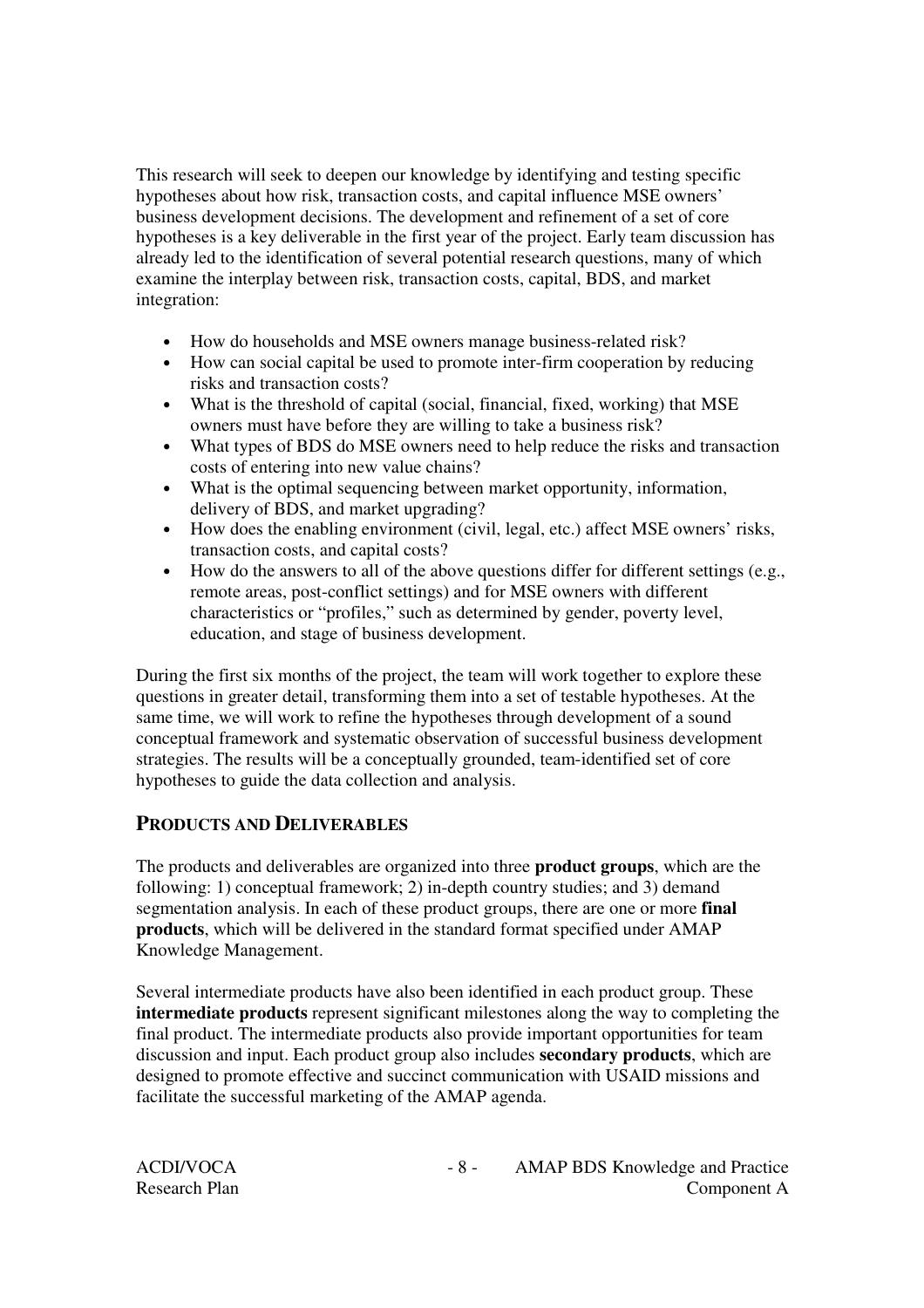## **Product Group #1: Conceptual Framework for Understanding Clients and Markets**

#### Final Products:

- 1. **Research paper**, approximately 20 pages in length, which reviews the theoretical and empirical literature and develops a conceptual framework for understanding how MSEs link into productive value chains and the factors that affect MSE owners' business development decisions. The research paper will explore how risk, transaction costs, and capital interact to affect inter-firm cooperation, the formation of strategic alliances, and the decisions made by MSE owners to link into value chains and upgrade their businesses through BDS.
- 2. **Report on focused field research** to explore the relationship between risk and business development decisions. This field activity will build on previous risk research (Sebstad and Cohen 2001; Cohen and Sebstad 2003), while focusing more closely on market integration and the use of BDS. It will rely primarily on qualitative techniques and observation to identify successful strategies that MSE owners use to reduce their enterprise risk. The results will provide missions with information for recognizing prevalent types of enterprise risk and strategies for reducing them. Designed as exploratory research, the results will also be used to shape the direction of component A, by providing input to the conceptual framework, hypotheses, and design of the in-depth research.
- 3. **Synthesis report** interpreting the empirical findings and placing them within the context of the conceptual framework. The synthesis report will a) summarize, using the structure of the conceptual framework, the empirical findings from the country studies and demand segmentation analysis; b) revise the conceptual framework based on the empirical findings; c) provide recommendations for future empirical studies; and d) discuss the significance of the conceptual framework for assessing and reducing demand-side constraints to MSE business development in the implementation of PSD programs to promote broad-based economic growth.

#### Intermediate Products:

- 1. Refinement of the research plan for component A, with added emphasis on how research will address USAID missions' key implementation issues.
- 2. Input to stocktaking exercise (i.e., questions to include in the interview guide).
- 3. Detailed outline of the research paper, with list of references.
- 4. Detailed research protocol for field focused research.<sup>5</sup>
- 5. Revised set of hypotheses for the Clients and Markets Research.
- 6. Input to questionnaire for the in-depth country studies.
- 7. Team discussion of the draft research paper, with a written summary of the main points covered in the team discussion.

 $<sup>5</sup>$  A detailed research protocol includes the following elements: statement of hypotheses to be tested,</sup> description of data to be collected, sampling plan and rationale, data collection techniques and instruments, data analysis plan, plan for staffing, plan for presentation of findings, budget, and schedule.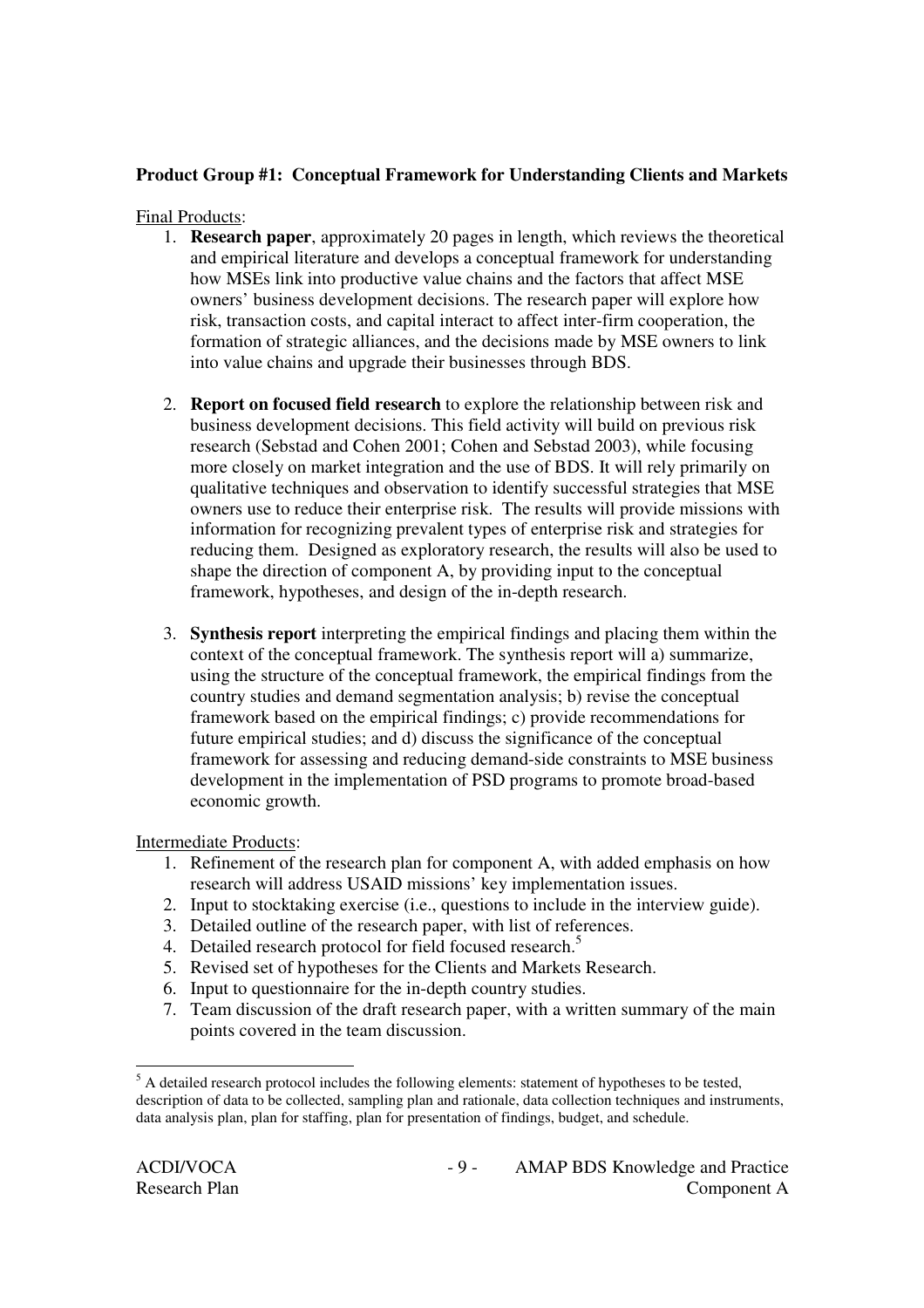- 8. Team discussion of the planned contents of the synthesis paper and conclusions to be drawn about the significance for USAID missions.
- 9. Detailed outline of the synthesis report, circulated to team for comment.

Secondary Products:

- 1. Annotated bibliography of key references for conceptual framework.
- 2. Brief on client management of enterprise risk, based on findings from the focused field research. Brief will indicate strategies that missions can use to to improve program design by identifying and mitigating enterprise risk.
- 3. PowerPoint presentation of approximately 45 minutes for USAID personnel, presenting the conceptual framework from the research paper.
- 4. One-page, two-sided brief summarizing the conceptual framework and its most important implications for improving program design.
- 5. PowerPoint presentation [at EGAT training?] summarizing the synthesis report.
- 6. One-page, two-sided brief summarizing the synthesis report. Brief will indicate the lessons learned from the Clients and Markets research and provide directions to USAID missions for improving program design and promoting broad-based economic growth.

Rationale: The primary contribution of this product group is to provide a sound conceptual framework for understanding MSE owners' business development decisions, thus achieving objective #1. The conceptual framework also makes an essential contribution to achieving objectives #2 and #3 by identifying, on a theoretical level and on the basis of field observations, the most important factors affecting business development decisions. This provides the basis for formulating well-grounded research hypotheses that can be tested with the survey data collected in the country studies (product group #2) and in conjunction with the demand segmentation results (product group #3). The link between the research hypotheses and the conceptual framework helps to strengthen the validity of the empirical conclusions.

Product group #1 will also contribute to achieving objective #4 by providing USAID missions with a workable conceptual framework for understanding MSE business development decisions. The synthesis paper will illustrate how this conceptual framework can be used to assess and reduce the demand-side constraints to MSE business development in the implementation of PSD programs to promote broad-based economic growth.

A well-developed conceptual framework for understanding the demand for business development may also be useful to the other components in the AMAP BDS Knowledge and Practice project. Such a framework is a necessary first step in moving toward a more market-led approach to BDS. There has been a recent shift in microfinance away from a product-driven approach in favor of a more market-driven approach. A similar shift is needed in the BDS field, leading to a more complete understanding of the nature of the demand for BDS. Our argument is that there are many reasons MSEs choose not to acquire BDS, with some of the most important reasons relating to risk, transactions costs, and capital costs and availability.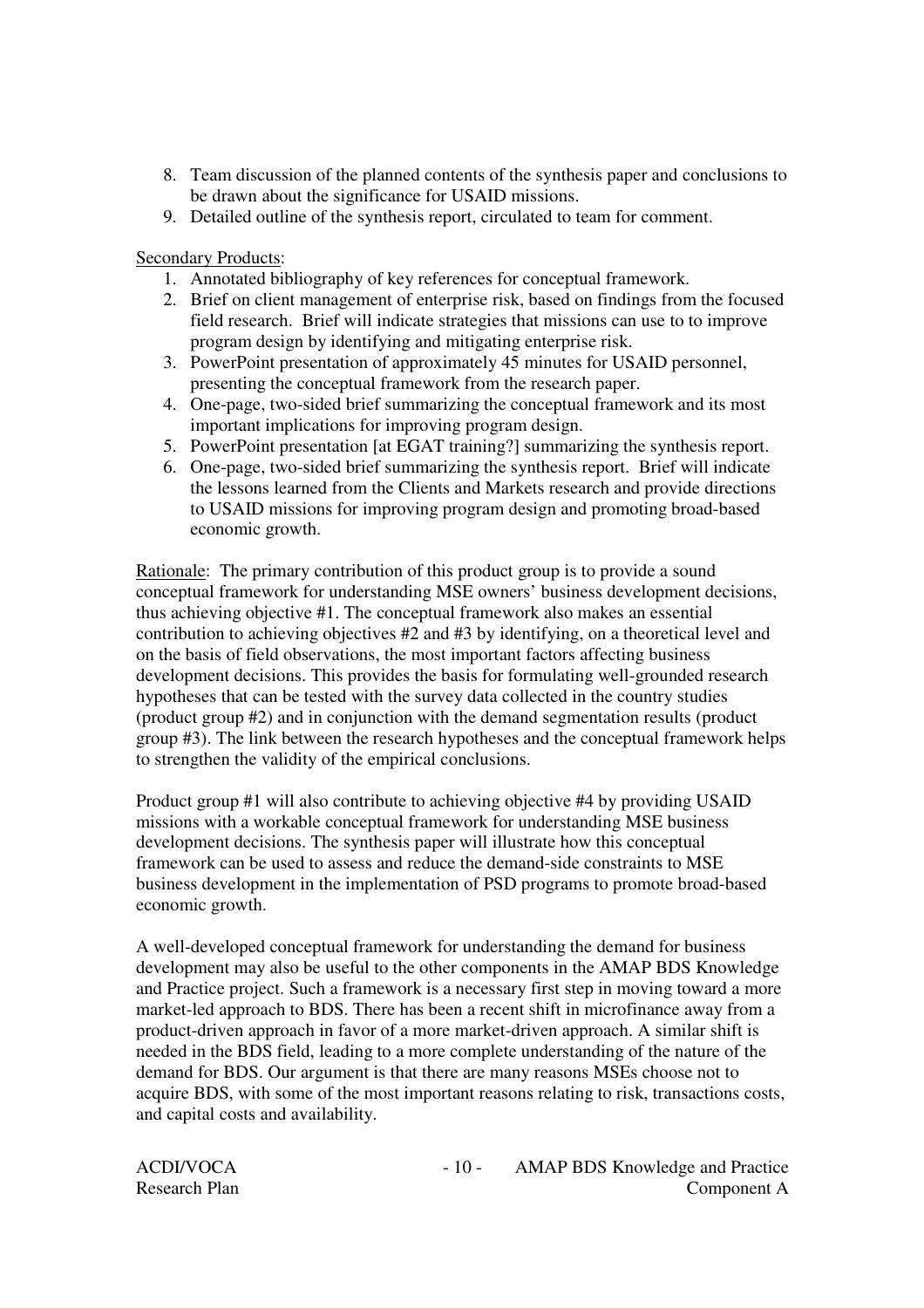#### **Product Group #2: Empirical Evidence from In-Depth Country Studies**

Final Product: **Cross-country report on in-depth country studies**. The in-depth country studies will examine the participation of MSEs in successful subsectors and/or value chains that have a comparative advantage in regional or global markets.<sup>6</sup> Focusing on these "winning" subsectors and/or value chains, the in-depth country studies will include an analysis of the current (existing) conditions, opportunities, and constraints for a) market integration of MSEs into value chains and b) the demand for and provision of BDS to MSEs. The studies will cover a variety of important contexts, including postconflict settings, HIV/AIDS-affected populations, and value chains that relate to natural resource management programs.

The cross-country report will provide a detailed description of 1) the factors associated with the success of subsectors and/or value chains, 2) the current and potential contribution of MSEs within these successful subsectors and/or value chains, and 3) MSE's perceived needs for and benefits from BDS within these environments.<sup>7</sup> The research will consider both those MSEs that upgrade their businesses and participate in market integration and those MSEs that do not participate. The report will describe and analyze the successful strategies used by participants, such as inter-firm cooperation, strategic alliances, producer groups, and subsidies. It will also assess the major constraints cited by non-participants and the implications for designing programs that mitigate these constraints.

Intermediate Products:

- 1. Presentation to team of results from stock-taking of USAID missions conducted under component C.
- 2. Team agreement on set of criteria for selecting countries for field research.
- 3. Team agreement on final selection of the countries for field research.
- 4. Detailed research protocol for the first in-depth country study.
- 5. Final version of questionnaire to be used in survey data collection.
- 6. Memo documenting experience with first in-depth country study and recommending revisions to research protocol and questionnaire.
- 7. Team meeting to discuss findings from the country studies and generate ideas for the cross-country report.

Secondary Products:

1. Brief paper for missions entitled *Private Sector Development Strategies for Broad-based Economic Growth*. This paper will be based on information gained in the stocktaking exercise (component C), as well as a review of program documents and literature. The paper will compile a set of success stories drawn from USAID programs that have successfully integrated MSEs into private sector

<sup>&</sup>lt;sup>6</sup> For more information on selection of the three countries, see later section on "Geographic Locations."

 $<sup>7</sup>$  For a list of possible questions to be answered by the in-depth country studies, see the appendix to this</sup> document.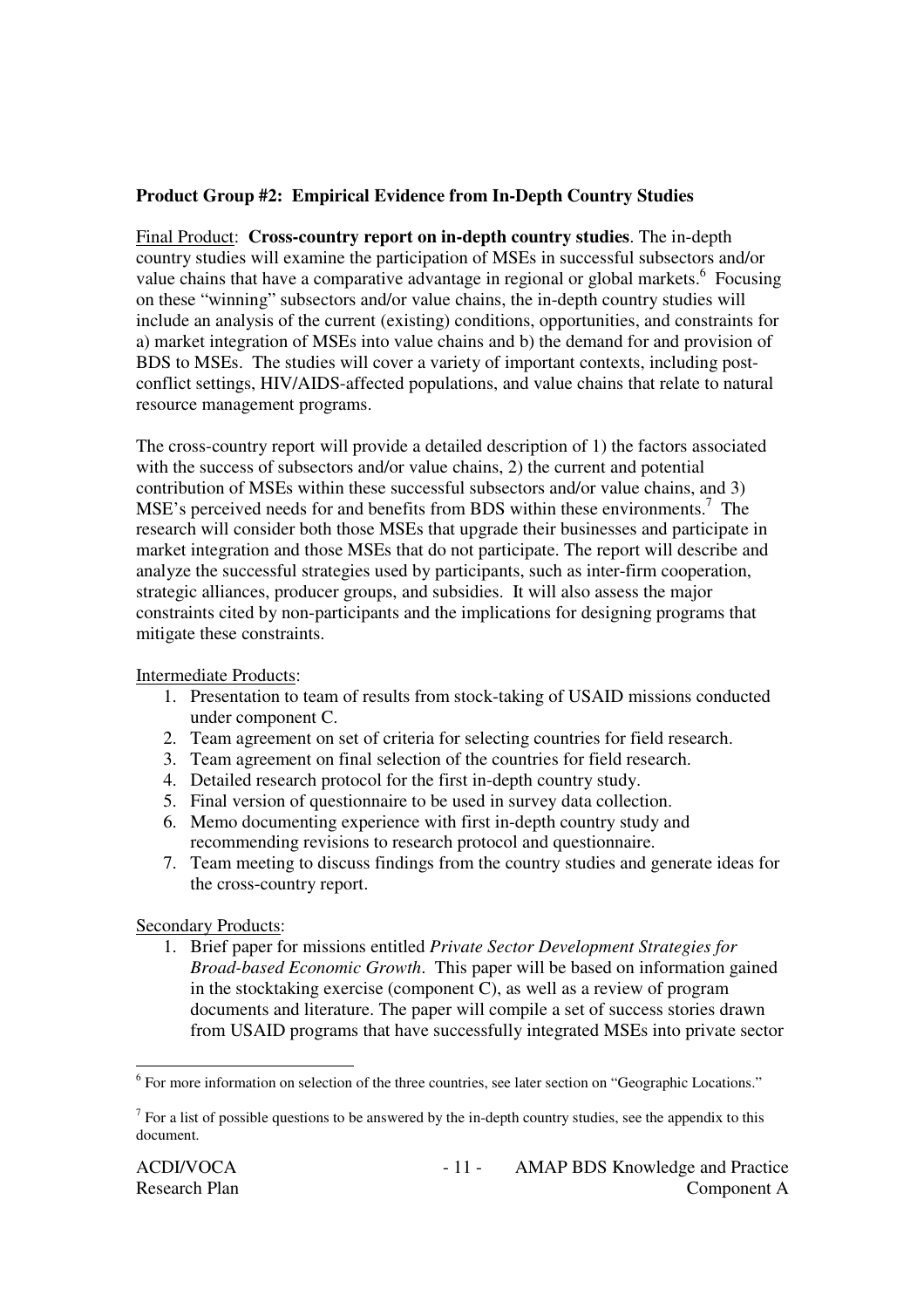development programs. It will include examples from specific contexts, including post-conflict situations, HIV/AIDS-affected areas and populations, and natural resource management challenges. The paper will provide USAID missions with examples of successful strategies for promoting broad-based economic growth and indicate the kinds of problems arose and how these problems were addressed.

- 2. Fully documented data set collected for the in-depth country studies.
- 3. A presentation at each of the USAID host missions describing initial findings for that country.
- 4. A one-page, two-sided brief summarizing the findings of the cross-country report. This brief will highlight the major findings and their implications for improving program design.
- 5. PowerPoint presentation for USAID personnel [at EGAT training?], presenting the cross-country findings and explaining the implications for designing and implementing programs that promote successful PSD and MSE business development, leading to broad-based economic growth.

Rationale: This product group will contribute to all four objectives. It will contribute directly to achieving objectives #2 and #3 by providing detailed information on MSE owners' business development decisions within specific settings. The data collected in the in-depth country studies will be used to statistically test the research hypotheses, leading to refinement of the conceptual framework, thus contributing to objective #1.

This product group will also make a major contribution to achieving objective #4 by documenting examples of successful PSD programs and analyzing the current or potential contribution of MSEs to the success of these programs. This information will be provided to USAID missions in several formats (i.e., briefs, presentations, and full reports). This will help USAID mission personnel to understand the role of MSE market development in successful PSD programs.

The in-depth country studies are closely linked to other products in both components A and C, so they must be carefully timed to coordinate with these related activities:

- The design of the in-depth country studies will be informed by the conceptual framework, focused field research, and core research hypotheses (product group #1) and the needs of the demand segmentation analysis (product group #3)
- The in-depth country studies will generate the primary survey data needed to test the research hypotheses (product group #1) and conduct the demand segmentation analysis (product group #3).
- The information collected in the in-depth country studies will cover both demandrelated (component A) and supply-related (component C) influences on MSE business development.
- Information from the mission stocktaking activity (component C) will feed into the country selection process and provide information for the paper on *Trends in MSE Business Development*.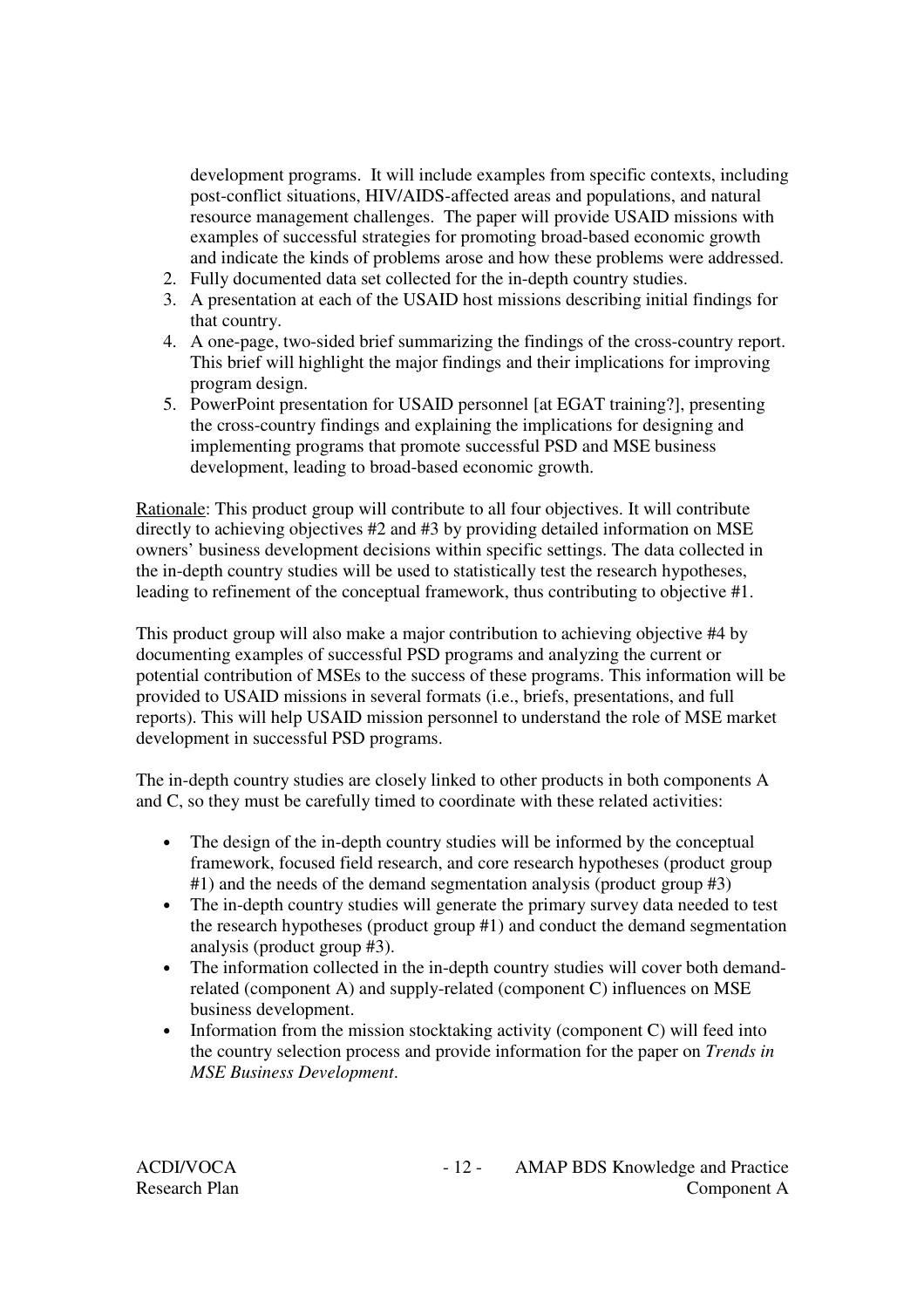#### **Product Group #3: Demand Segmentation Analysis**

Final Product: **Synthesis paper** entitled *Demand for BDS: Understanding the Drivers and Barriers to Increased Usage*. This paper will present the results from demand segmentation analyses in three (or more) countries and generalize the results to provide recommendations about the best ways to integrate specified groups of MSEs into productive value chains and enhance the effective demand for BDS. The paper will also provide a detailed description of the steps to be followed in a demand segmentation analysis, including a) identification of variables that define consumer behavior (demographic and behavioral variables that clearly identify different segments), b) generation of hypothesis (e.g., stage of business growth might be associated with major differences in current BDS usage and perceptions of risk); c) testing of variables and proxies through the development and application of a standardized questionnaire; d) statistical analysis (i.e., t-tests of differences in means) to see which variables are most meaningful across key behaviors, leading to the creation of segments using selected variables; e) use of interview data to develop qualitative and quantitative hypotheses about current and future behavior of segments (i.e., BDS usage patterns, roles of real and perceived risk, timing needs of products, importance of payment flexibility, and drivers/barriers by segment), and f) use of focus groups to gain further understanding of behavior by customer segment.

#### Intermediate Products:

- 1. Outline and description of brief marketing paper (see secondary products below).
- 2. Input to stocktaking exercise (i.e., questions to include in the interview guide).
- 3. Detailed research protocol for demand segmentation analysis, including fully developed questionnaire that takes approximately 15-20 minutes to administer, Excel database format for entering the survey data, and instructions for LBI.
- 4. Team discussion of findings from demand segmentation studies and implications to be included in the synthesis paper.
- 5. Detailed outline of synthesis paper.

Secondary Products:

- 1. Brief marketing paper describing a) what demand segmentation is; b) how it can be used to identify MSE subgroups and their characteristics; and c) how to use the information from demand segmentation to improve the design and implementation of programs targeting specific subgroups of MSEs.
- 2. Quick Tool for USAID missions that would include the application of a 10-15 question survey and comparison with some basic demographic and other characteristics. The results of this quick tool would place respondents into a category, or "demand profile," established through the study. This tool could be used during program design and implementation, to understand not just the identified constraints as documented by external diagnostic exercises, but the perceived constraints and attitudes towards change held by MSE owners. (Note: The ability to create a quick tool that is relevant for more than one country depends on the availability of cross-country data collected by Louis Berger.)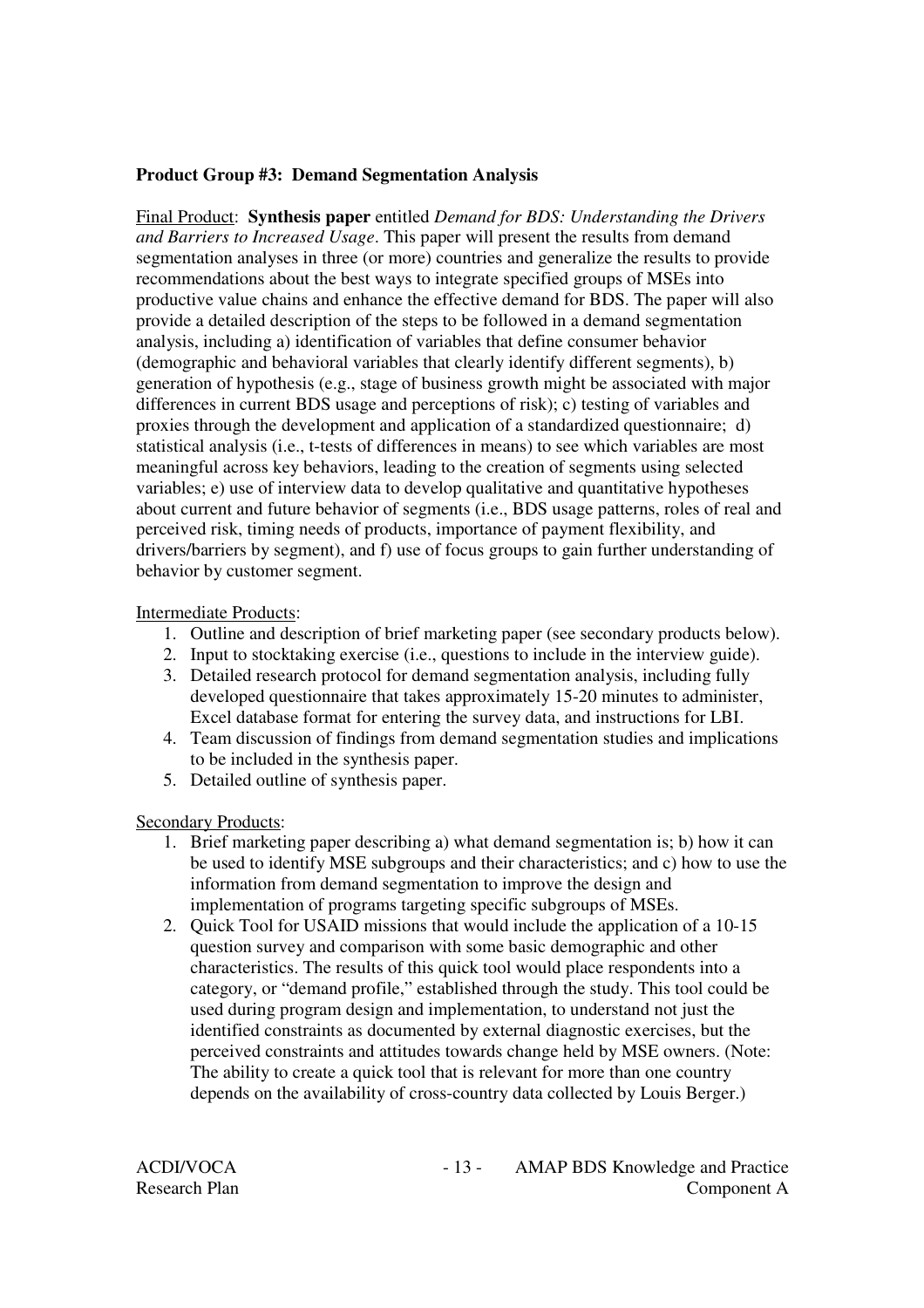- 3. A one-page, two-sided brief summarizing the synthesis paper. This brief will summarize the most important recommendations for integrating specified groups of MSEs into productive value chains and enhancing effective demand for BDS.
- 4. PowerPoint presentation of findings. A brief PowerPoint presentation highlighting the major findings of the exercise will be prepared and could be shown upon demand at small workshops or larger events. This presentation could serve as a demonstration to missions of what either the full tool or quick tool might be able to do for them, as well as clarifying some aspects of MSE behavior.

Rationale: This product group will play a crucial role in contextualizing the research findings of component A. The advantage of using the demand segmentation technique is that, rather than make generalizations about all MSEs, or speculate about in what contexts the conclusions may be most valid, the technique offers the possibility of creating universally applicable **profiles** based on a combination of demographics, information about business characteristics, and the MSE owners'mental models.

In other words, to relate this to the hypotheses, the component A research may indeed conclude that, say, competing household priorities or lack of ambition are two important factors that impede MSE development. However, these are just two reasons of many which may affect different MSEs in varying degrees in different types of markets. The demand segmentation research will group MSEs by the types of obstacles they perceive. Information about each "segment" will allow us to identify which MSEs (in the same or different markets) hold similar perceptions and exhibit similar behavior. It is this precise, actionable information that will allow mission staff and practitioners to design and implement better programs. It will provide a tool for understanding and/or predicting which types of MSEs are more likely to respond to specific types business development opportunities.

This product group will contribute directly to achieving objectives #2 and #3 by identifying important factors that promote or inhibit MSE owners' effective demand for BDS and willingness to integrate into markets. It will also contribute to achieving objective #1 by providing empirical evidence that can be used to refine the conceptual framework. This product group will play a major role in achieving objective #4 by providing USAID missions with information and tools for conducting demand segmentation analysis. This type of analysis will contribute to promoting a market-led approach to BDS. The products in this group will set a new technical standard for demand segmentation within the microenterprise development community, leading to better information for designing MSE business development programs.

#### **COORDINATION OF PRODUCTS AND CONSORTIA**

The Clients and Markets Research will be conducted by three consortia, with the lead contractors being ACDI/VOCA, DAI, and LBI. Each of the three product groups will be led by a different consortium:

• ACDI/VOCA will lead product group #1—Conceptual Framework;

| <b>ACDI/VOCA</b> | <b>AMAP BDS Knowledge and Practice</b> |
|------------------|----------------------------------------|
| Research Plan    | Component A                            |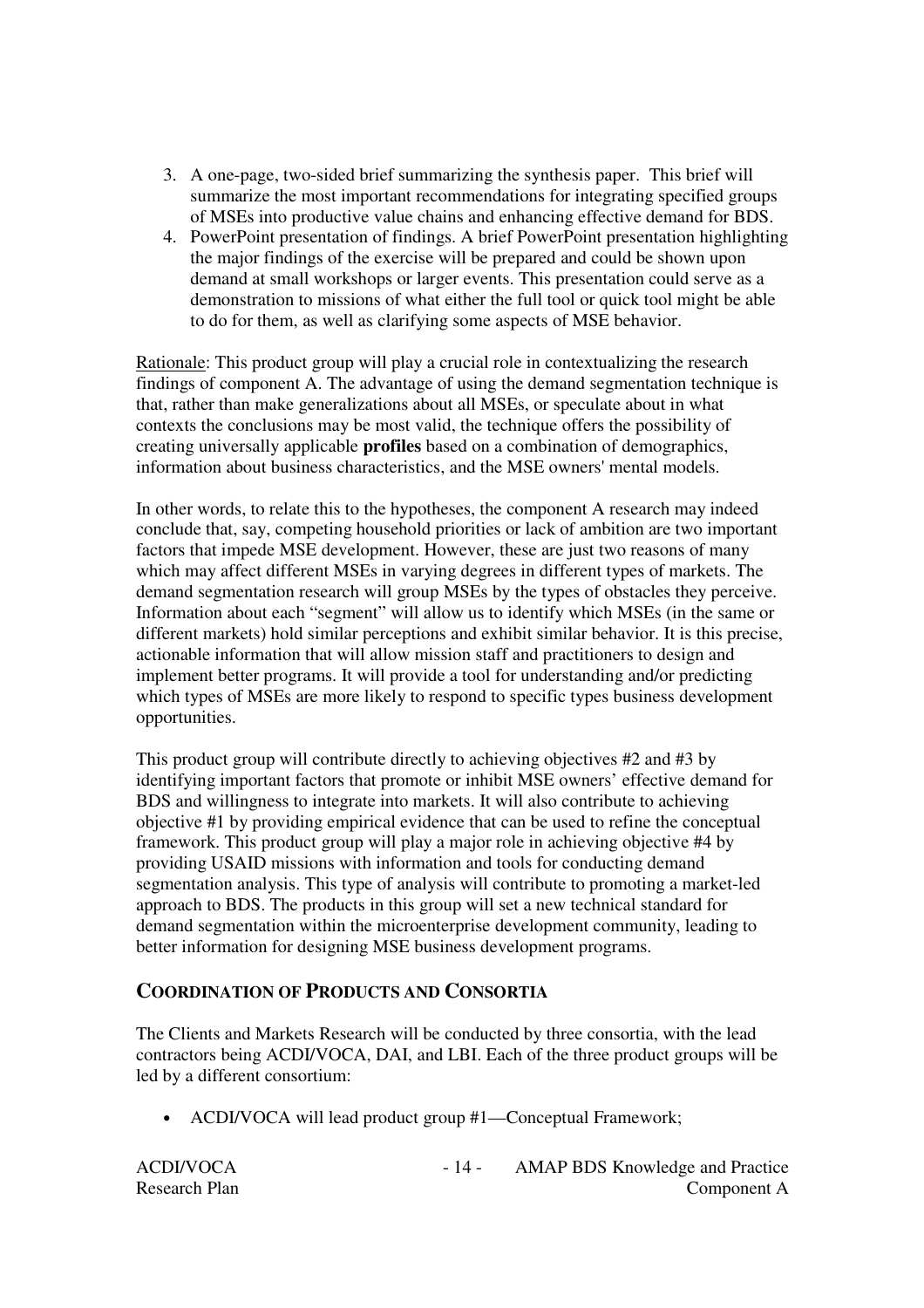- LBI will lead product group #2—In-depth Country Studies; and
- DAI will lead product group #3—Demand Segmentation Analysis.

ACDI/VOCA will provide overall leadership for the Clients and Markets Research. Working on behalf of ACDI/VOCA, Elizabeth Dunn will be responsible for the technical direction and management of component A. Her responsibilities will include the following:

- developing and finalizing the research plan;
- coordinating the schedule of deliverables;
- facilitating team meetings and team communications;
- providing technical oversight to products;
- maintaining communication with USAID's CTO; and
- working with Olaf Kula to coordinate research under components A and C.

It is important that the outputs of each contractor fit together to achieve the component A research objectives and address a common set of hypotheses. This will be accomplished by including the following five elements in the structure of the component:

- 1. The creation and maintenance of a **core research team**, with representatives from each consortia, who interact regularly throughout the life of the project.
- 2. Agreement on a **shared research plan**, which includes a statement of the vision, objectives, conceptual framework, hypotheses, and products of the research.
- 3. **Coordinated product sequencing**, so that later products can build on the foundational results developed in earlier products.
- 4. **Planned feedback loops** built into each product group, providing opportunities for all core research team members to receive information about and provide input to the products of other consortia. This planned feedback is organized primarily around the intermediate products.
- 5. **Common field research sites** based on team selection of three countries. The procedures to be followed in selecting the geographic locations for the component A research are described in the next section.

The chart on page 18 summarizes information on the coordination of component A products and consortia. For each final product, the chart indicates which consortia will lead the work, how other team members will have an opportunity to provide input, and additional notes on the relationships to other products.

# **GEOGRAPHIC LOCATIONS**

We recommend that at least five countries be selected for the in-depth country studies under component A: one country in each of LAC, ANE, E&E, West Africa, and East Africa. This would provide representation in all of the major USAID regions. Resources currently identified under component A are sufficient to field three in-depth country studies, although additional resources may become available through other sources, such

| ACDI/VOCA            |  |
|----------------------|--|
| <b>Research Plan</b> |  |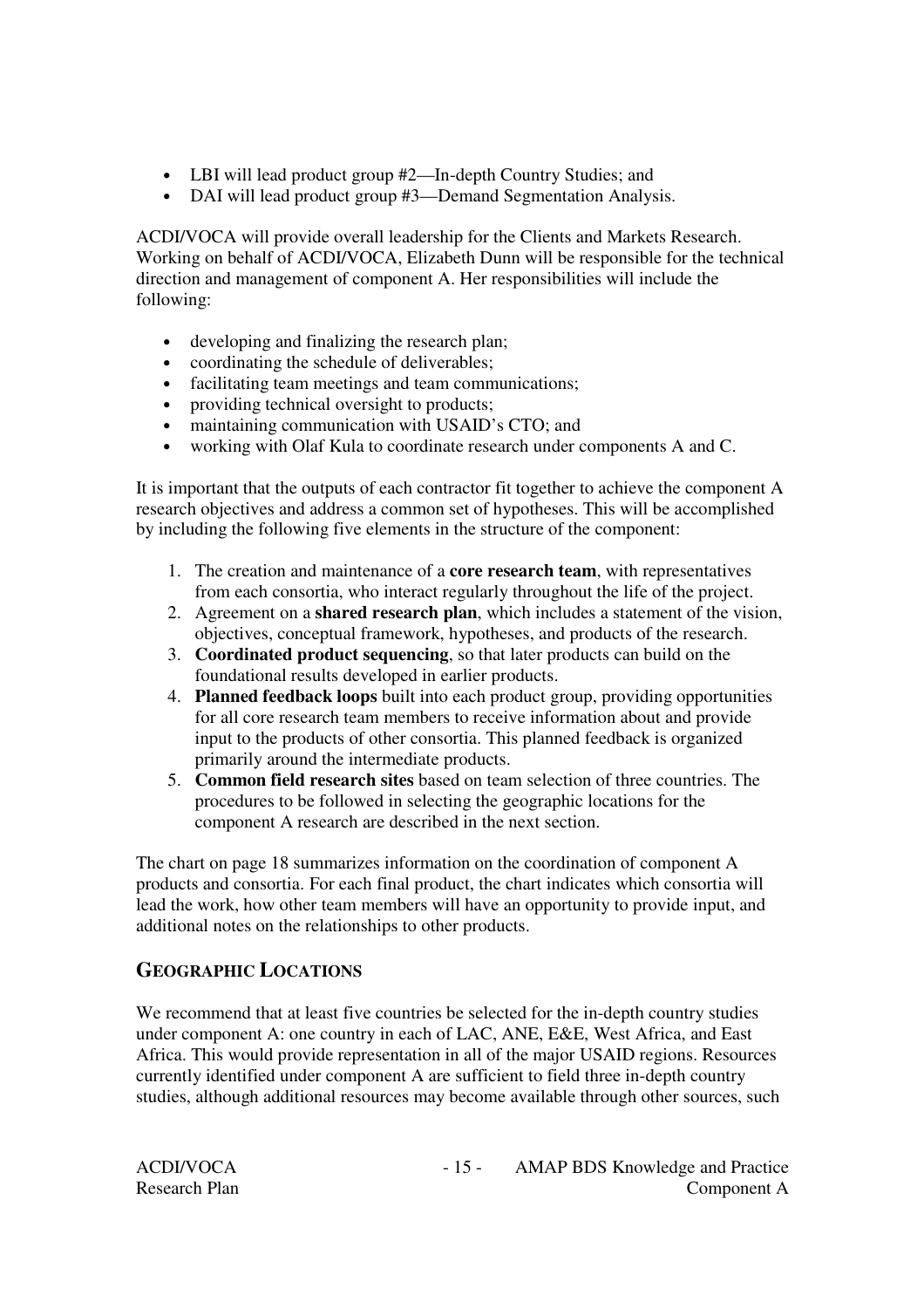as mission buy-in. If no additional resources become available, then the three regions of highest priority to USAID can be selected for inclusion in the research.

The creation of country selection criteria and the final selection of countries will be intermediate products under product group #2. Core team members from all three consortia, as well as key representatives from USAID, are expected to play an active role in establishing the selection criteria and in identifying the countries that best meet the selection criteria.

The most important selection criterion for choosing the countries for the in-depth studies is that we will look for **markets that have been identified as "winners."** We will work with those USAID missions (regardless of the type of PSD program) that have identified subsectors and/or value chains that they feel have a comparative global and/or regional market advantage. Missions may be in the design or implementation phase. The goal is to work with those identified markets that appear to be dynamic and productive regardless of whether MSEs have been specifically included within the framework of the PSD program.

As a starting point, we will consider the following additional selection criteria (listed here in no particular order):

- 1. Selection from each of the major USAID geographical regions (i.e., ANE, LAC, Africa, E&E);
- 2. Strategic choice of missions to involve, for example, those missions with the greatest interest (or potential interest) in BDS research and/or those with active BDS programs;
- 3. Relevance for providing information on a variety of contexts, including a) conflict and post-conflict settings, b) HIV/AIDS-affected populations and areas, c) areas challenged with natural resource management issues, d) urban and rural contexts, e) a variety of subsectors, including agriculture and light manufacturing, and f) open vs. more controlled economies;
- 4. Richness of available data in terms of sufficient information and variability to test the core research hypotheses;
- 5. Experience and existing infrastructure of the implementing contractor(s); and
- 6. Cost effective overlap with field research for other components of the AMAP BDS Knowledge and Practice Project.

#### **COMMUNICATION STRATEGY**

The communication strategy for the Clients and Markets Research will be built around the **timely dissemination of secondary products** in each product group. Careful thought has been placed on disseminating some of these secondary products during the first year in order to spread early information about the project. We envision that the secondary products could be placed in an electronic **toolbox** as they become available. All four components working under AMAP BDS Knowledge and Practice could contribute tools to the toolbox, so that tools would accumulate over the life of the project. Responsibility

| ACDI/VOCA            |
|----------------------|
| <b>Research Plan</b> |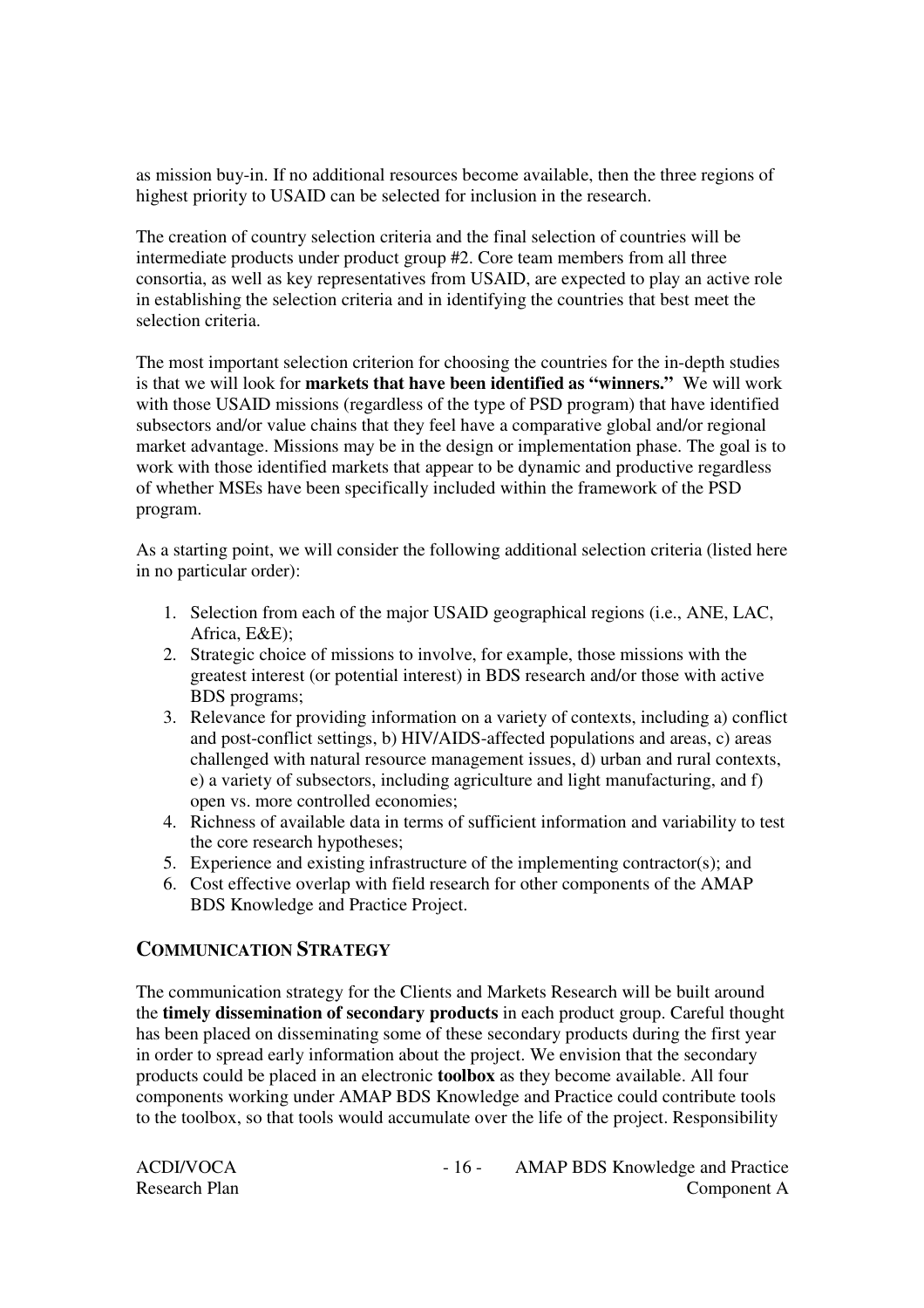for maintaining an effective user interface for the electronic toolbox would rest with Support Services.

Each of the secondary products will be targeted directly to USAID mission personnel, the primary audience for the research. The secondary products are designed to communicate the research findings in a succinct way, usually requiring less than an hour to convey. They will provide USAID missions with clear and meaningful directions for how to improve program design. In addition, the final products in each product group will be targeted to the USAID audience and provide more detailed information on the research findings and their significance for mission programs.

# **DRAFT TIMELINE**

The table on page 19 indicates the proposed timing and sequencing for the products in component A. For each of the three product groups, the table indicates the timing for release of final products (FP), intermediate products (IP), and secondary products (SP). The secondary products have been strategically planned to ensure that they are released every year of the project, beginning with the first year. This will help to bring early information about the component A research to the attention of USAID missions. The draft timeline also includes the release of one or more final products in each year of the project.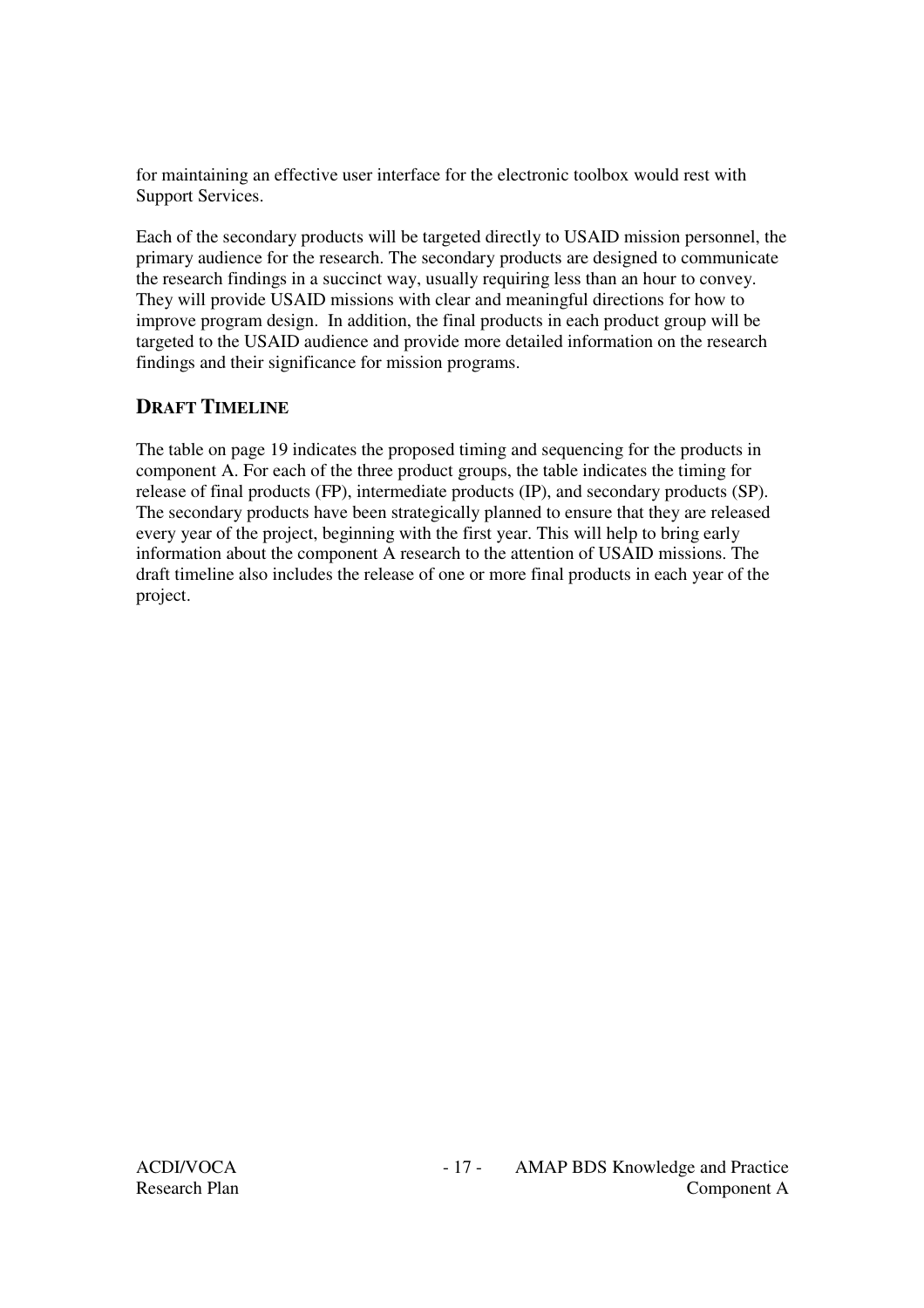| <b>Final Product</b>                                                      | <b>Lead</b>          | <b>Opportunities for Team Input</b>                                                                                                                                                                                                                                         | <b>Relationship to Other Products</b>                                                                                                                                                                                                                                                                                                                                                                                       |
|---------------------------------------------------------------------------|----------------------|-----------------------------------------------------------------------------------------------------------------------------------------------------------------------------------------------------------------------------------------------------------------------------|-----------------------------------------------------------------------------------------------------------------------------------------------------------------------------------------------------------------------------------------------------------------------------------------------------------------------------------------------------------------------------------------------------------------------------|
| 1.1: Conceptual<br><b>Framework</b>                                       | ACDI/<br><b>VOCA</b> | comment on detailed outline<br>$\bullet$<br>comment on refined hypotheses<br>discussion of rough draft<br>$\bullet$                                                                                                                                                         | provides conceptual framework for all products<br>in component A research<br>generates conceptually grounded hypotheses for<br>empirical work in product groups #2 and #3<br>may be useful to components B, C, and D                                                                                                                                                                                                        |
| 1.2: Field Focused<br><b>Research</b>                                     | ACDI/<br><b>VOCA</b> | team presentation on protocol<br>team discussion of findings                                                                                                                                                                                                                | provides early empirical evidence to improve the<br>$\bullet$<br>conceptual framework and hypotheses and to<br>assist in the design of the cross-country qnre                                                                                                                                                                                                                                                               |
| 1.3: Synthesis<br><b>Report</b>                                           | ACDI/<br><b>VOCA</b> | discussion of planned content and<br>conclusions to be drawn<br>comment on detailed outline<br>$\bullet$                                                                                                                                                                    | integrates conceptual framework with empirical<br>$\bullet$<br>results from product groups #2 and #3                                                                                                                                                                                                                                                                                                                        |
| $2.1:$ In-depth<br><b>Country Studies</b>                                 | <b>LBI</b>           | discussion of stock-taking results found<br>$\bullet$<br>under component C<br>agreement on country selection criteria<br>agreement on countries for field work<br>coordinated planning of questions to be<br>answered in field work<br>discussion of cross-country findings | country selection process determines field sites<br>for product groups #1 and #3 as well as for part<br>of component C<br>cross-country findings provide contextual<br>$\bullet$<br>information for product groups #1 and #3<br>provides statistical tests of hypotheses generated<br>in product group #1<br>provides data for product group #3<br>results feed into revision of conceptual<br>framework (product group #1) |
| 3.1: Report on<br><b>Demand</b><br><b>Segmentation</b><br><b>Findings</b> | DAI                  | presentation on technique<br>$\bullet$<br>discussion of findings from three DS<br>studies and conclusions to be drawn<br>comment on detailed outline                                                                                                                        | explores hypotheses generated in product gp #1<br>$\bullet$<br>triangulates results with product group #2<br>results feed into revision of conceptual<br>framework (product group #1)                                                                                                                                                                                                                                       |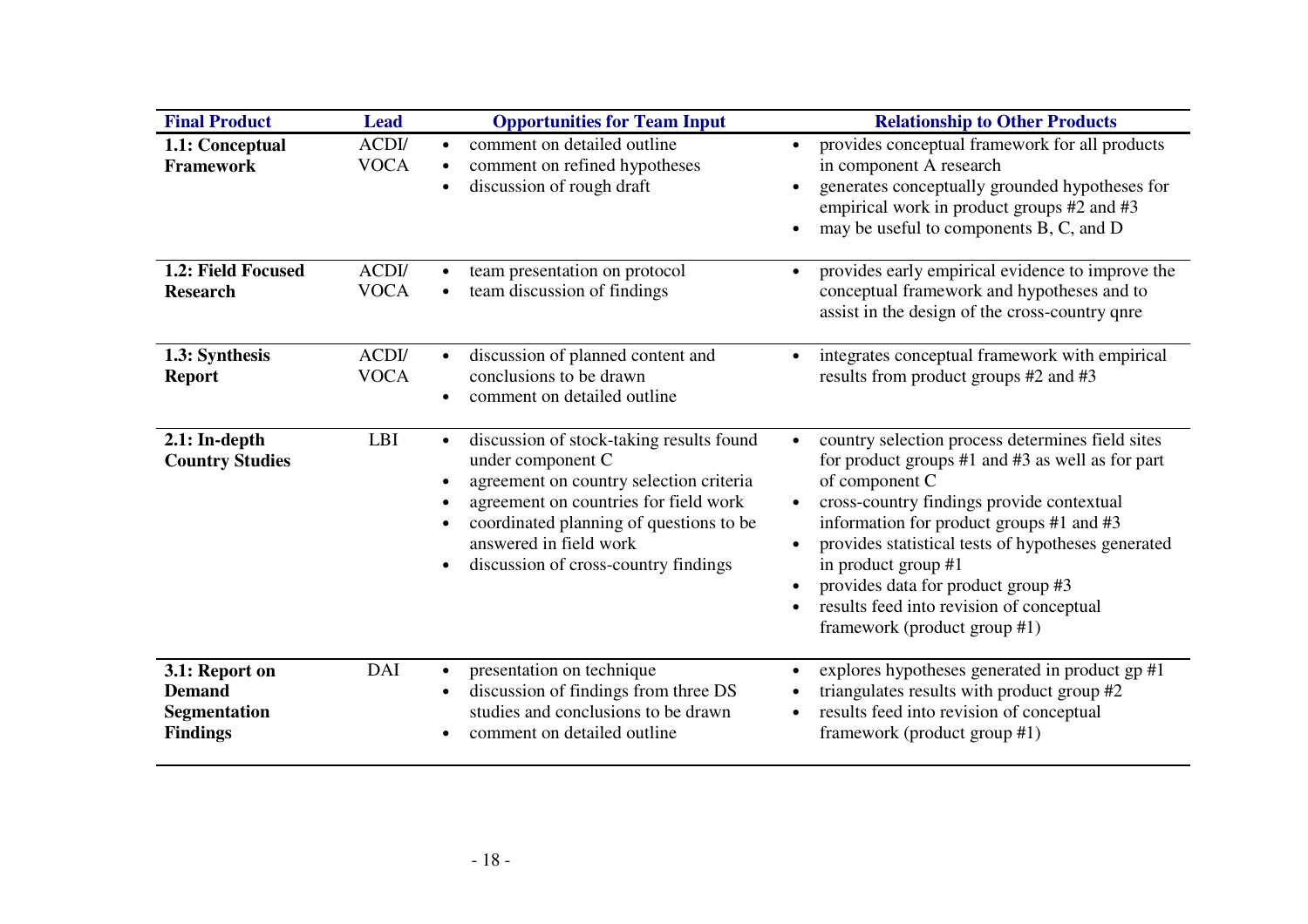# **DRAFT TIMELINE AND PRODUCT SEQUENCING**

| Product (FP=final product, IP=intermediate     | Year 1:               | Year 1:           | Year <sub>2</sub> | Year 3 |  |
|------------------------------------------------|-----------------------|-------------------|-------------------|--------|--|
| product, SP=secondary product)                 | $1st$ half            | $2^{\rm nd}$ half |                   |        |  |
| FP 1.1: Conceptual framework                   |                       | X                 |                   |        |  |
| FP 1.2: Report on field focused research       |                       | X                 |                   |        |  |
| FP 1.3: Synthesis report                       |                       |                   |                   | X      |  |
| IP 1.1: Refinement of research plan            | X                     |                   |                   |        |  |
| IP 1.2: Input to stocktaking                   | X                     |                   |                   |        |  |
| IP 1.3: Outline of research paper              | X                     |                   |                   |        |  |
| IP 1.4: Protocol for field focused research    | X                     |                   |                   |        |  |
| $\overline{IP}$ 1.5: Revised set of hypotheses |                       | X                 |                   |        |  |
| IP 1.6: Input to qnre. for in-depth studies    |                       | $\bf X$           |                   |        |  |
| IP 1.7: Discussion of draft research paper     |                       | X                 |                   |        |  |
| IP 1.8: Discussion of planned synthesis        |                       |                   | X                 |        |  |
| IP 1.9: Outline of synthesis report            |                       |                   |                   | X      |  |
| SP 1.1: Annotated bibliography                 | X                     |                   |                   |        |  |
| SP 1.2: Brief on client mgt of enterprise risk |                       | X                 |                   |        |  |
| SP 1.3: Presentation on conceptual framework   |                       |                   | X                 |        |  |
| SP 1.4: Brief on conceptual framework          |                       |                   | X                 |        |  |
| SP 1.5: Presentation on synthesis report       |                       |                   |                   | X      |  |
| SP 1.6: Brief on synthesis report              |                       |                   |                   | X      |  |
| FP 2.1: Cross-country rpt on in-depth studies  |                       |                   | X                 |        |  |
| IP 2.1: Presentation on stocktaking results    | X                     |                   |                   |        |  |
| IP 2.2: Country selection criteria             | $\overline{\text{X}}$ |                   |                   |        |  |
| IP 2.3: Selection of countries                 |                       | X                 |                   |        |  |
| IP 2.4: Protocol for first country study       |                       | $\mathbf X$       |                   |        |  |
| IP 2.5: Finalization and testing of qnre       |                       | X                 |                   |        |  |
| IP 2.6: Memo on experience in first country    |                       |                   | X                 |        |  |
| IP 2.7: Team mtg on cross-country findings     |                       |                   | X                 |        |  |
| SP 2.1: Brief on trends in MSE business dev    | X                     |                   |                   |        |  |
| SP 2.2: Documented data set                    |                       |                   | X                 |        |  |
| SP 2.3: Presentations at individual missions   |                       |                   | X                 |        |  |
| SP 2.4: Brief on cross-country report          |                       |                   |                   | X      |  |
| SP 2.5: Presentation on cross-country findings |                       |                   |                   | X      |  |
| FP 3.1: Demand segmentation synthesis paper    |                       |                   |                   | X      |  |
| IP 3.1: Outline/description of marketing paper | X                     |                   |                   |        |  |
| IP 3.2: Input to stocktaking of missions       | X                     |                   |                   |        |  |
| IP 3.3: Protocol for demand segmentation       |                       | X                 |                   |        |  |
| IP 3.4: Discussion of demand seg. findings     |                       |                   | X                 |        |  |
| IP 3.5: Outline of synthesis paper             |                       |                   | X                 |        |  |
| SP 3.1: Marketing paper on demand segment.     |                       | X                 |                   |        |  |
| SP 3.2: Quick tool for demand segmentation     |                       |                   | X                 |        |  |
| SP 3.3: Brief on synthesis paper               |                       |                   |                   | X      |  |
| SP 3.4: Presentation on synthesis paper        |                       |                   |                   | X      |  |
|                                                |                       |                   |                   |        |  |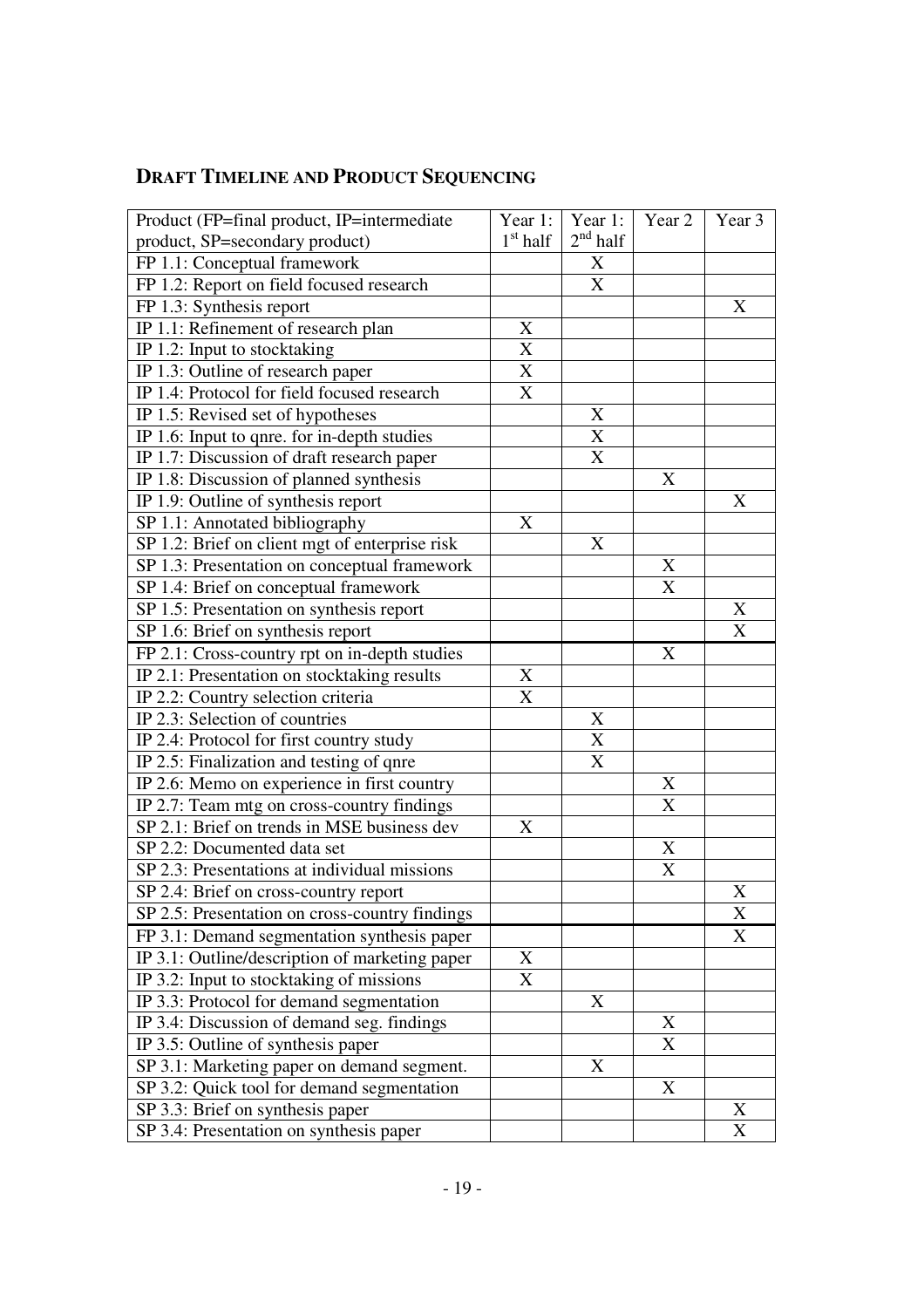# **APPENDIX: POSSIBLE QUESTIONS TO BE ANSWERED BY IN-DEPTH COUNTRY STUDIES**

# *MSE owners' perceptions of, needs for, and benefits from BDS*

• What services do MSEs report most helpful in managing risk, in undertaking market transactions (as buyers and sellers), and in building capital for operations and production?

- What services appear to be the least important?
- How do MSE business development assistance needs differ from sector to sector (e.g. agriculture, light manufacturing, services, and exports) and among economic and social strata (e.g. urban and rural, poor and very poor, male and female)?
- What the types of services do MSE owners currently use?
- What services are they currently paying for or are willing to pay for?
- What are the sources of BDS (government vs. private; formal and informal)?
- What are the perceived impacts and benefits of BDS services on clients?
- What are the roles of real and perceived risk in MSE decision making regarding BDS?
- What are the patterns and demand of use of BDS?

#### *Determining cost-effectiveness of delivering BDS*

- What is working well and why in reaching MSEs with BDS?
- How viable and self-sustaining are those enterprises or organizations that provide BDS to MSEs?
- What characteristics do sustainable and successful BDS providers have?
- What are the constraints faced by BDS providers?
- What role do lead firms see for MSEs within value chains and what risks are lead firms willing to take to integrate MSEs (provision of services)?
- What are gaps between MSEs and providers in their perceptions about BDS?

## *Identifying MSE participation in growth markets*

• What sectors/markets are MSEs currently participating in and what are the perceived benefits they derive from that participation?

- How are MSEs currently integrated into those markets and value chains?
- What are MSE owners' development objectives?
- How does the targeted client group match up with market opportunities?
- What gaps in the service market prevent the realization of market opportunities?
- Within global/regional value chains and subsectors, which MSEs are integrated and which are not? What are the factors that determine participation or non-participation?
- What are the contributing factors to cooperation or non-cooperation among MSEs within markets?
- How are markets valued by MSEs and where do they see themselves within markets?
- What are the market/environment constraints that most affect MSE performance?

| ACDI/VOCA            |  |
|----------------------|--|
| <b>Research Plan</b> |  |